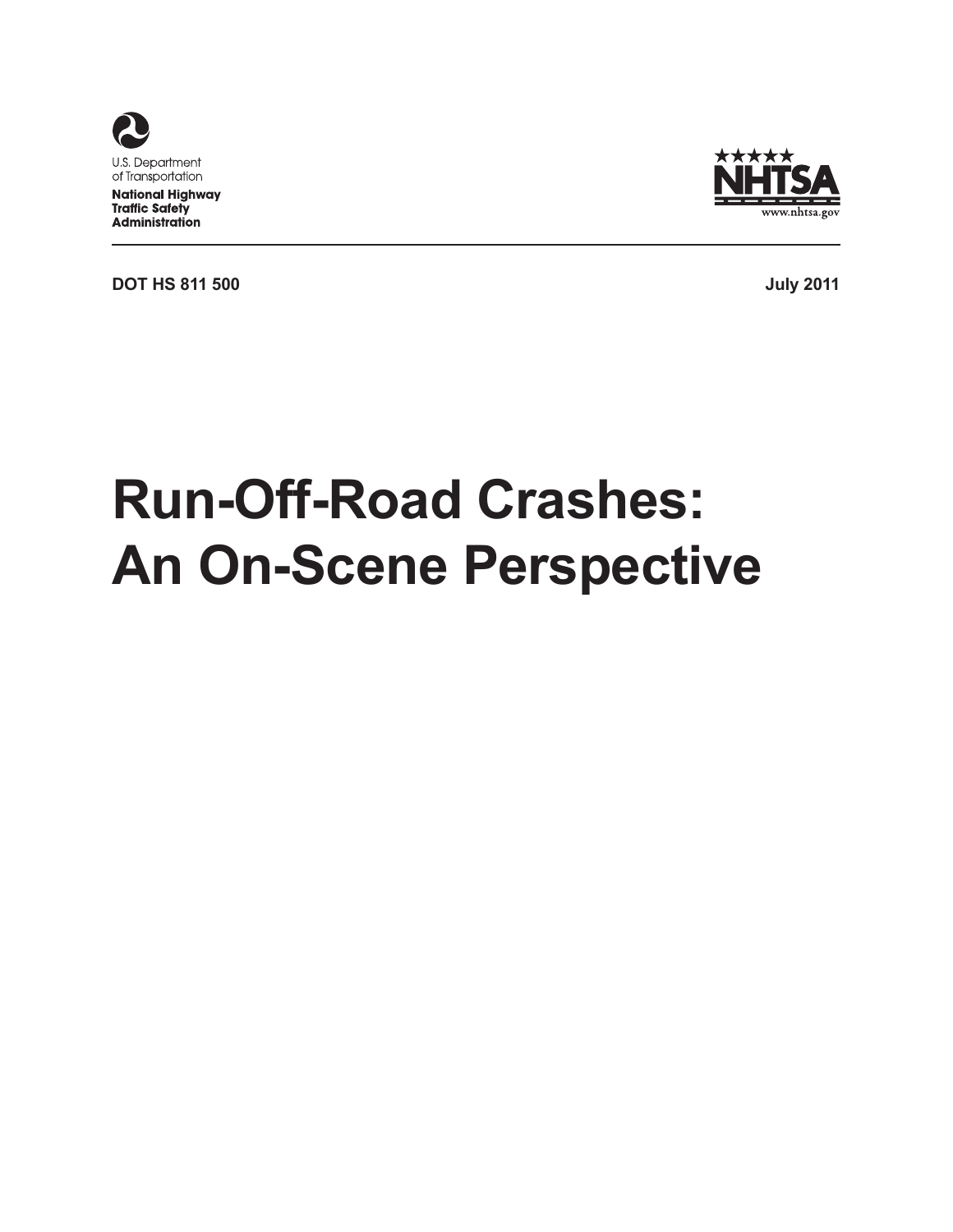This publication is distributed by the U.S. Department of Transportation, National Highway Traffic Safety Administration, in the interest of information exchange. The opinions, findings and conclusions expressed in this publication are those of the author(s) and not necessarily those of the Department of Transportation or the National Highway Traffic Safety Administration. The United States Government assumes no liability for its content or use thereof. If trade or manufacturers' names or products are mentioned, it is because they are considered essential to the object of the publication and should not be construed as an endorsement. The United States Government does not endorse products or manufacturers.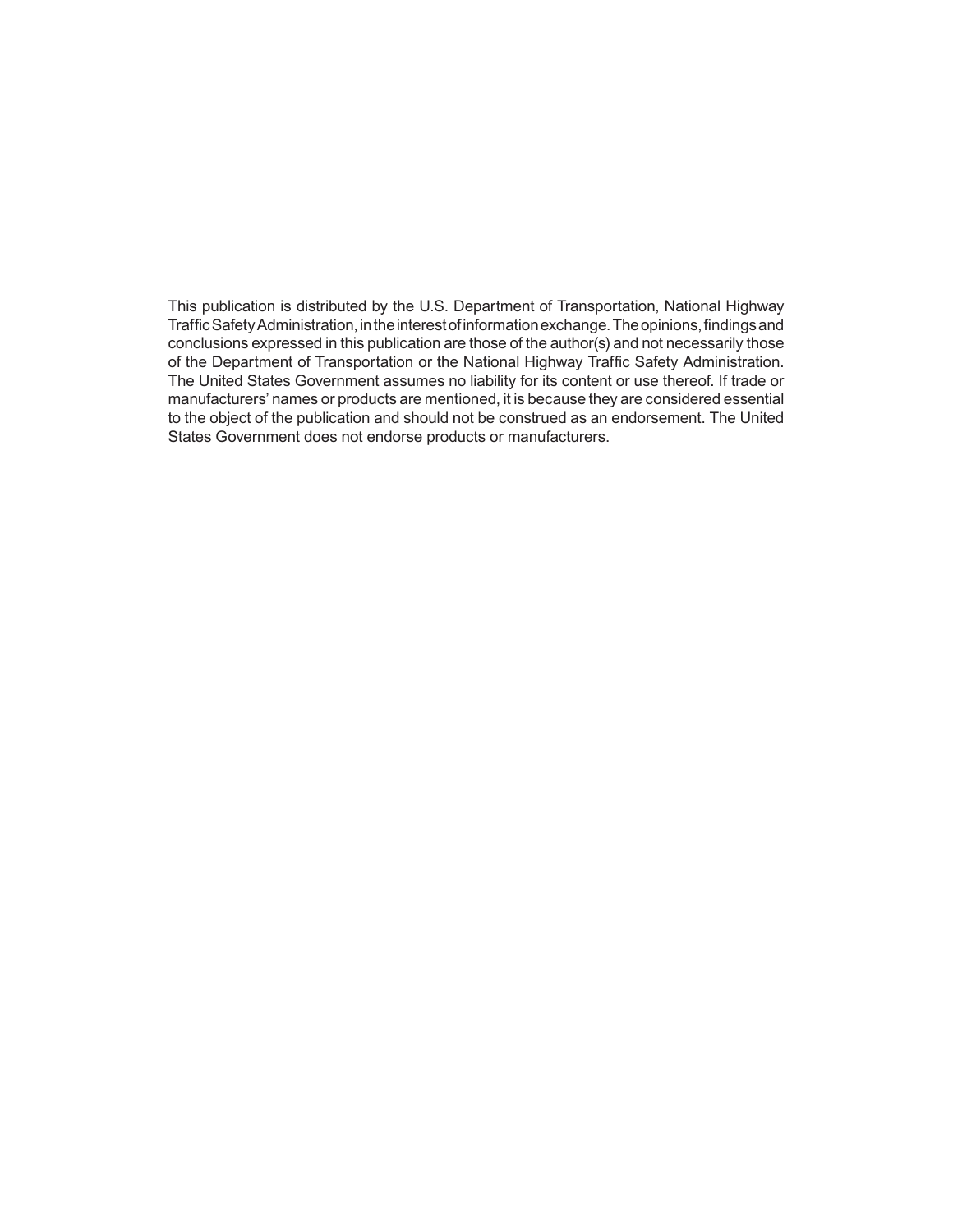| 1. Report No.<br><b>DOT HS 811 500</b>                                                                                                                                                                                                                               | 2. Government Accession No.                                                                                                                                                       |                                                    | 3. Recipient's Catalog No.                                                                                                                                                                                                                                                                                                                                                                                                                                                                                                                                                                                                                                                                                                                                                                                                                                                                                                                                                                                                                                                                                                                                                                                                                                                                                                                                                                                                                                                                                                                                                                                                                                                                                                                                                                                                                                                                                                                                                                                                                                                                                                                                                                    |  |  |
|----------------------------------------------------------------------------------------------------------------------------------------------------------------------------------------------------------------------------------------------------------------------|-----------------------------------------------------------------------------------------------------------------------------------------------------------------------------------|----------------------------------------------------|-----------------------------------------------------------------------------------------------------------------------------------------------------------------------------------------------------------------------------------------------------------------------------------------------------------------------------------------------------------------------------------------------------------------------------------------------------------------------------------------------------------------------------------------------------------------------------------------------------------------------------------------------------------------------------------------------------------------------------------------------------------------------------------------------------------------------------------------------------------------------------------------------------------------------------------------------------------------------------------------------------------------------------------------------------------------------------------------------------------------------------------------------------------------------------------------------------------------------------------------------------------------------------------------------------------------------------------------------------------------------------------------------------------------------------------------------------------------------------------------------------------------------------------------------------------------------------------------------------------------------------------------------------------------------------------------------------------------------------------------------------------------------------------------------------------------------------------------------------------------------------------------------------------------------------------------------------------------------------------------------------------------------------------------------------------------------------------------------------------------------------------------------------------------------------------------------|--|--|
| 4. Title and Subtitle                                                                                                                                                                                                                                                |                                                                                                                                                                                   |                                                    | 5. Report Date<br><b>July 2011</b>                                                                                                                                                                                                                                                                                                                                                                                                                                                                                                                                                                                                                                                                                                                                                                                                                                                                                                                                                                                                                                                                                                                                                                                                                                                                                                                                                                                                                                                                                                                                                                                                                                                                                                                                                                                                                                                                                                                                                                                                                                                                                                                                                            |  |  |
| <b>Run-Off-Road Crashes: An On-Scene Perspective</b>                                                                                                                                                                                                                 |                                                                                                                                                                                   |                                                    | 6. Performing Organization Code<br><b>NVS-421</b>                                                                                                                                                                                                                                                                                                                                                                                                                                                                                                                                                                                                                                                                                                                                                                                                                                                                                                                                                                                                                                                                                                                                                                                                                                                                                                                                                                                                                                                                                                                                                                                                                                                                                                                                                                                                                                                                                                                                                                                                                                                                                                                                             |  |  |
| $7.$ Author(s)<br>Cejun Liu, Ph.D., and Tony Jianqiang Ye<br>Statisticians, Bowhead Systems Management Inc., contractors working with Mathematical Analysis Division,<br>National Center for Statistics and Analysis, National Highway Traffic Safety Administration |                                                                                                                                                                                   | 8. Performing Organization Report No.              |                                                                                                                                                                                                                                                                                                                                                                                                                                                                                                                                                                                                                                                                                                                                                                                                                                                                                                                                                                                                                                                                                                                                                                                                                                                                                                                                                                                                                                                                                                                                                                                                                                                                                                                                                                                                                                                                                                                                                                                                                                                                                                                                                                                               |  |  |
| 9. Performing Organization Name and Address                                                                                                                                                                                                                          |                                                                                                                                                                                   |                                                    | 10. Work Unit No. (TRAIS)n code                                                                                                                                                                                                                                                                                                                                                                                                                                                                                                                                                                                                                                                                                                                                                                                                                                                                                                                                                                                                                                                                                                                                                                                                                                                                                                                                                                                                                                                                                                                                                                                                                                                                                                                                                                                                                                                                                                                                                                                                                                                                                                                                                               |  |  |
| Mathematical Analysis Division, National Center for Statistics and Analysis<br>National Highway Traffic Safety Administration<br>1200 New Jersey Avenue SE., Washington, DC 20590                                                                                    |                                                                                                                                                                                   | 11. Contract of Grant No.                          |                                                                                                                                                                                                                                                                                                                                                                                                                                                                                                                                                                                                                                                                                                                                                                                                                                                                                                                                                                                                                                                                                                                                                                                                                                                                                                                                                                                                                                                                                                                                                                                                                                                                                                                                                                                                                                                                                                                                                                                                                                                                                                                                                                                               |  |  |
| 12. Sponsoring Agency Name and Address                                                                                                                                                                                                                               |                                                                                                                                                                                   |                                                    | 13. Type of Report and Period Covered<br>NHTSA Technical Report                                                                                                                                                                                                                                                                                                                                                                                                                                                                                                                                                                                                                                                                                                                                                                                                                                                                                                                                                                                                                                                                                                                                                                                                                                                                                                                                                                                                                                                                                                                                                                                                                                                                                                                                                                                                                                                                                                                                                                                                                                                                                                                               |  |  |
|                                                                                                                                                                                                                                                                      | Mathematical Analysis Division, National Center for Statistics and Analysis<br>National Highway Traffic Safety Administration<br>1200 New Jersey Avenue SE., Washington, DC 20590 |                                                    |                                                                                                                                                                                                                                                                                                                                                                                                                                                                                                                                                                                                                                                                                                                                                                                                                                                                                                                                                                                                                                                                                                                                                                                                                                                                                                                                                                                                                                                                                                                                                                                                                                                                                                                                                                                                                                                                                                                                                                                                                                                                                                                                                                                               |  |  |
| 15. Supplementary Notes                                                                                                                                                                                                                                              |                                                                                                                                                                                   |                                                    |                                                                                                                                                                                                                                                                                                                                                                                                                                                                                                                                                                                                                                                                                                                                                                                                                                                                                                                                                                                                                                                                                                                                                                                                                                                                                                                                                                                                                                                                                                                                                                                                                                                                                                                                                                                                                                                                                                                                                                                                                                                                                                                                                                                               |  |  |
| 16. Abstract<br>effectiveness of crash avoidance technologies with the NMVCCS data.                                                                                                                                                                                  | crash. The effect of antilock brake system (ABS) and electronic stability control (ESC) on ROR crashes is also evaluated.                                                         |                                                    | Run-off-road (ROR) crashes, which usually involve only a single vehicle, contribute to a large portion of fatalities and serious injuries to motor vehicle occu-<br>pants. In this study, the National Motor Vehicle Crash Causation Survey (NMVCCS) data collected at crash scenes between 2005 and 2007 is used to identify<br>the ROR critical pre-crash event, assess the critical reason for the ROR critical event, and examine associated factors present in the pre-crash phase of the ROR<br>The results show that over 95 percent of the critical reasons for single-vehicle ROR crashes were driver-related. The most frequently occurring category of criti-<br>cal reasons attributed to drivers was driver performance errors (27.7%) such as "overcompensation" and "poor directional control," followed by driver decision<br>errors (25.4%) such as "too fast for curve" and "too fast for conditions," critical non-performance errors (22.5%) such as "sleeping" and "heart attack/other phys-<br>ical impairment," and recognition errors (19.8%) such as "internal distractions" and "external distractions." With the presence of alcohol in the driver, as high as<br>46.9 percent of driver-related critical reasons for single-vehicle ROR crashes were driver performance errors. The logistic regression analysis shows that the<br>most influential factors in the occurrence of single-vehicle ROR crashes were the factors "driver inattention," "driver was fatigued," and "driver was in a hurry."<br>In the NMVCCS crashes, for the vehicles equipped with both ABS and ESC, 7.5 percent ran off the road, while for the vehicles equipped with neither ABS nor<br>ESC, 14.6 percent ran off the road. The odds of being involved in ROR crashes for the vehicles equipped with neither ABS nor ESC were 2.1 times greater than<br>the odds for the vehicles equipped with both ABS and ESC. The combined effect of ABS and ESC systems on reducing the ROR crashes is significant, which is<br>consistent with prior evaluation of the long-term effect of ABS and ESC based on the FARS and GES data. This study is NHTSA's first effort in evaluating the |  |  |
| 17. Key Words<br>reason, Crash-associated factor, LTCCS, ABS, ESC                                                                                                                                                                                                    | Run-off-road, Pre-crash event, Single-vehicle crashes, NMVCCS, Critical                                                                                                           | 18. Distribution Statement<br>Service www.ntis.gov | Document is available to the public from the National Technical Information                                                                                                                                                                                                                                                                                                                                                                                                                                                                                                                                                                                                                                                                                                                                                                                                                                                                                                                                                                                                                                                                                                                                                                                                                                                                                                                                                                                                                                                                                                                                                                                                                                                                                                                                                                                                                                                                                                                                                                                                                                                                                                                   |  |  |
| 19. Security Classif. (of this report)<br>Unclassified                                                                                                                                                                                                               | 20. Security Classif. (of this page)<br>Unclassified                                                                                                                              | 21. No of Pages<br>36                              | 22. Price                                                                                                                                                                                                                                                                                                                                                                                                                                                                                                                                                                                                                                                                                                                                                                                                                                                                                                                                                                                                                                                                                                                                                                                                                                                                                                                                                                                                                                                                                                                                                                                                                                                                                                                                                                                                                                                                                                                                                                                                                                                                                                                                                                                     |  |  |
|                                                                                                                                                                                                                                                                      |                                                                                                                                                                                   |                                                    |                                                                                                                                                                                                                                                                                                                                                                                                                                                                                                                                                                                                                                                                                                                                                                                                                                                                                                                                                                                                                                                                                                                                                                                                                                                                                                                                                                                                                                                                                                                                                                                                                                                                                                                                                                                                                                                                                                                                                                                                                                                                                                                                                                                               |  |  |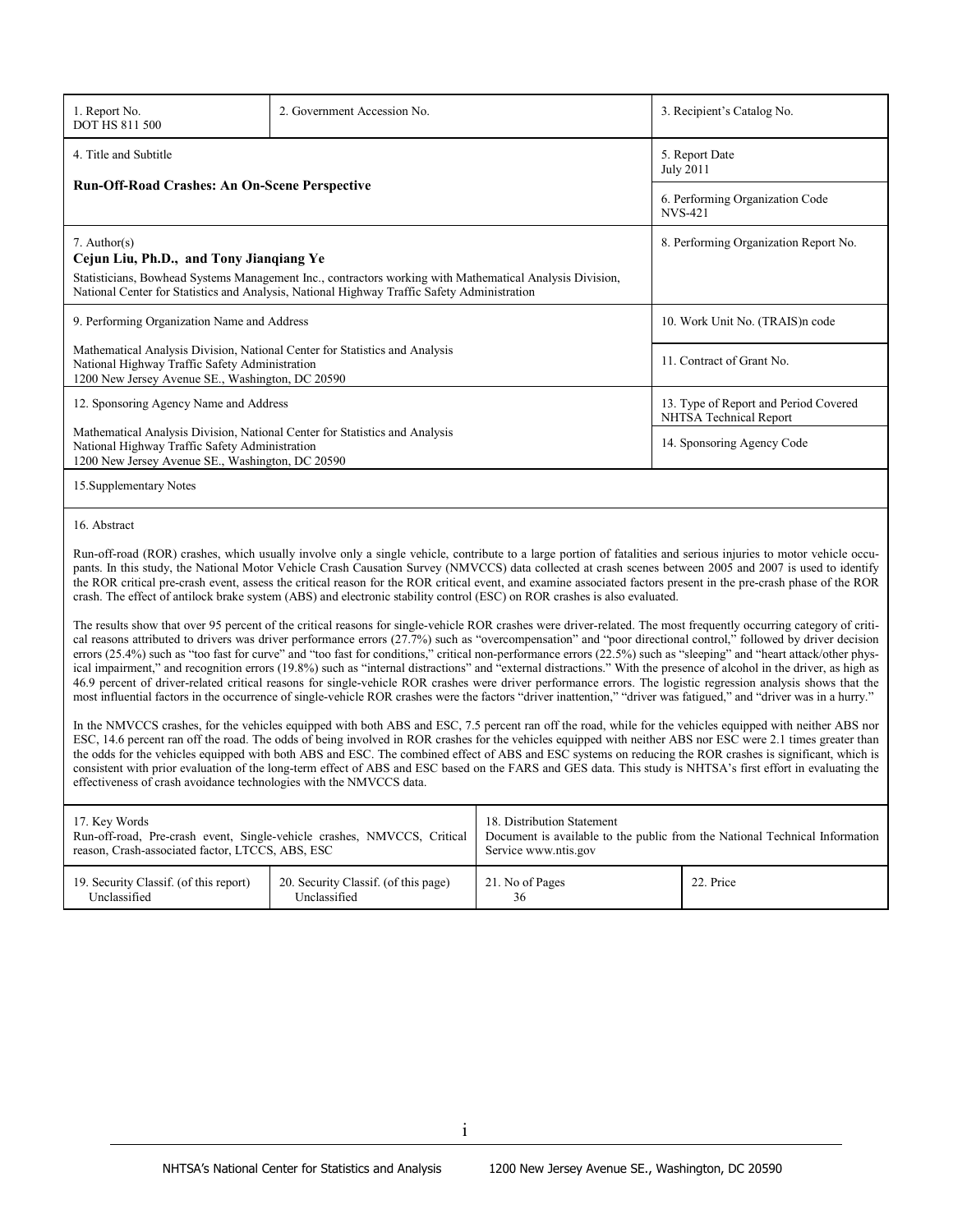## **Table of Contents**

| 3.4 Critical Reasons for ROR Crashes Involving Large Trucks, Based on the LTCCS |  |
|---------------------------------------------------------------------------------|--|
|                                                                                 |  |
|                                                                                 |  |
|                                                                                 |  |
|                                                                                 |  |
|                                                                                 |  |
|                                                                                 |  |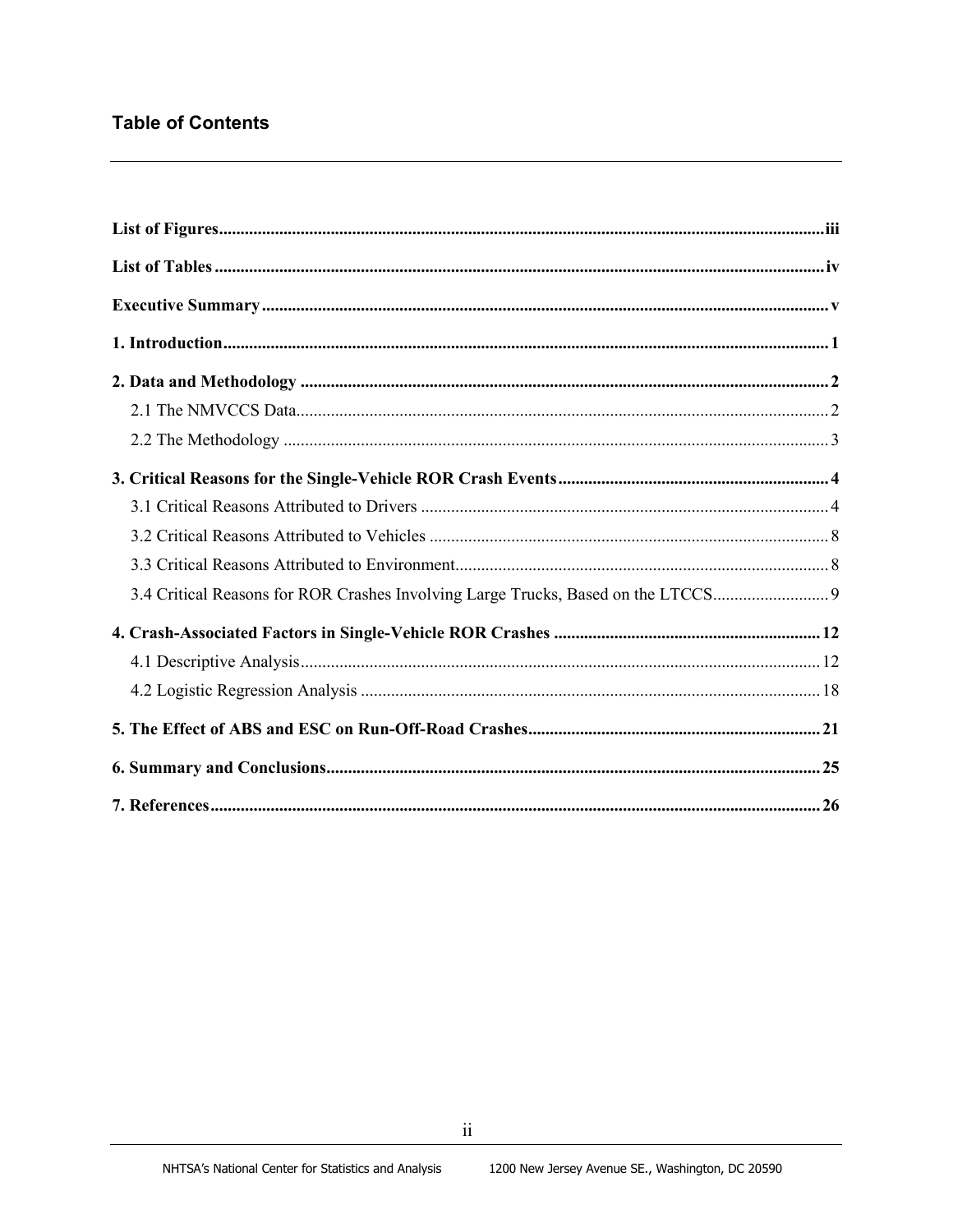# **List of Figures**

| Figure 4: Single-Vehicle Crashes by Driver's Pre-Existing Physical or Mental Health Conditions 15 |  |
|---------------------------------------------------------------------------------------------------|--|
|                                                                                                   |  |
|                                                                                                   |  |
| Figure 7: Single-Vehicle Crashes by Driver's Work-Related Stress or Pressure 17                   |  |
|                                                                                                   |  |
|                                                                                                   |  |
| Figure 10: ROR Crash Involvement Among Vehicles Equipped With "ABS" Versus                        |  |
| Figure 11: ROR Crash Involvement Among Vehicles Equipped With ABS Only" Versus                    |  |
| Figure 12: ROR Crash Involvement Among Vehicles Equipped With "Both ABS and ESC" Versus           |  |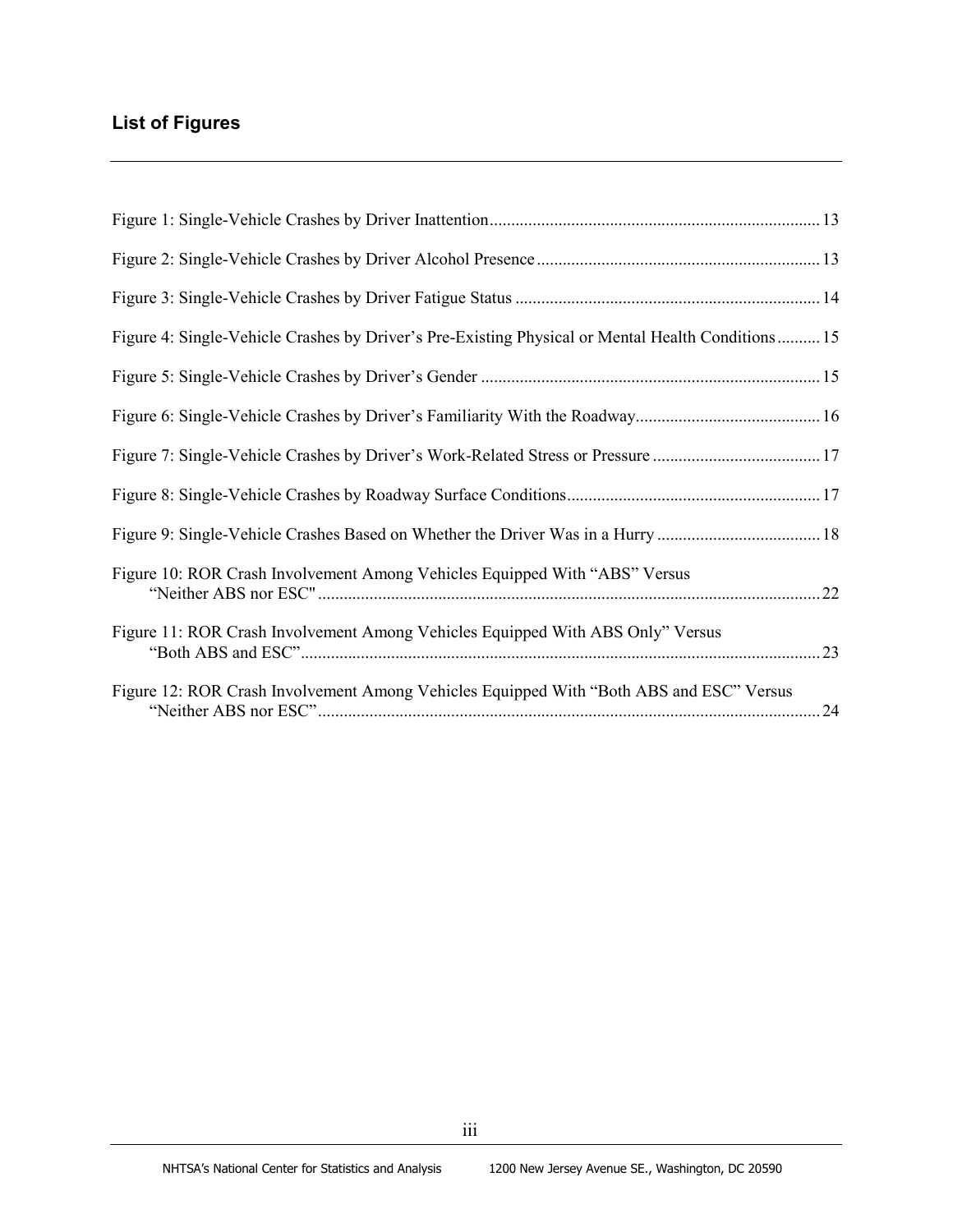# **List of Tables**

| Table 2: Critical Reasons for the Single-Vehicle ROR and "Other" Crash Events Attributed to Drivers  6   |
|----------------------------------------------------------------------------------------------------------|
| Table 3: Critical Reasons for the Single-Vehicle ROR Crash Events Attributed to Drivers With Versus      |
| Table 4: Critical Reasons for the Single-Vehicle ROR and "Other" Crash Events Attributed to Vehicles . 8 |
| Table 5: Critical Reasons for the Single-Vehicle ROR and "Other" Crash Events Attributed to              |
| Table 6: Critical Reasons for the Large-Truck Single-Vehicle ROR and "Other" Crash Events 10             |
| Table 7: A Comparison of Major Critical Reasons for the Passenger Vehicle and Large-Truck Single-        |
|                                                                                                          |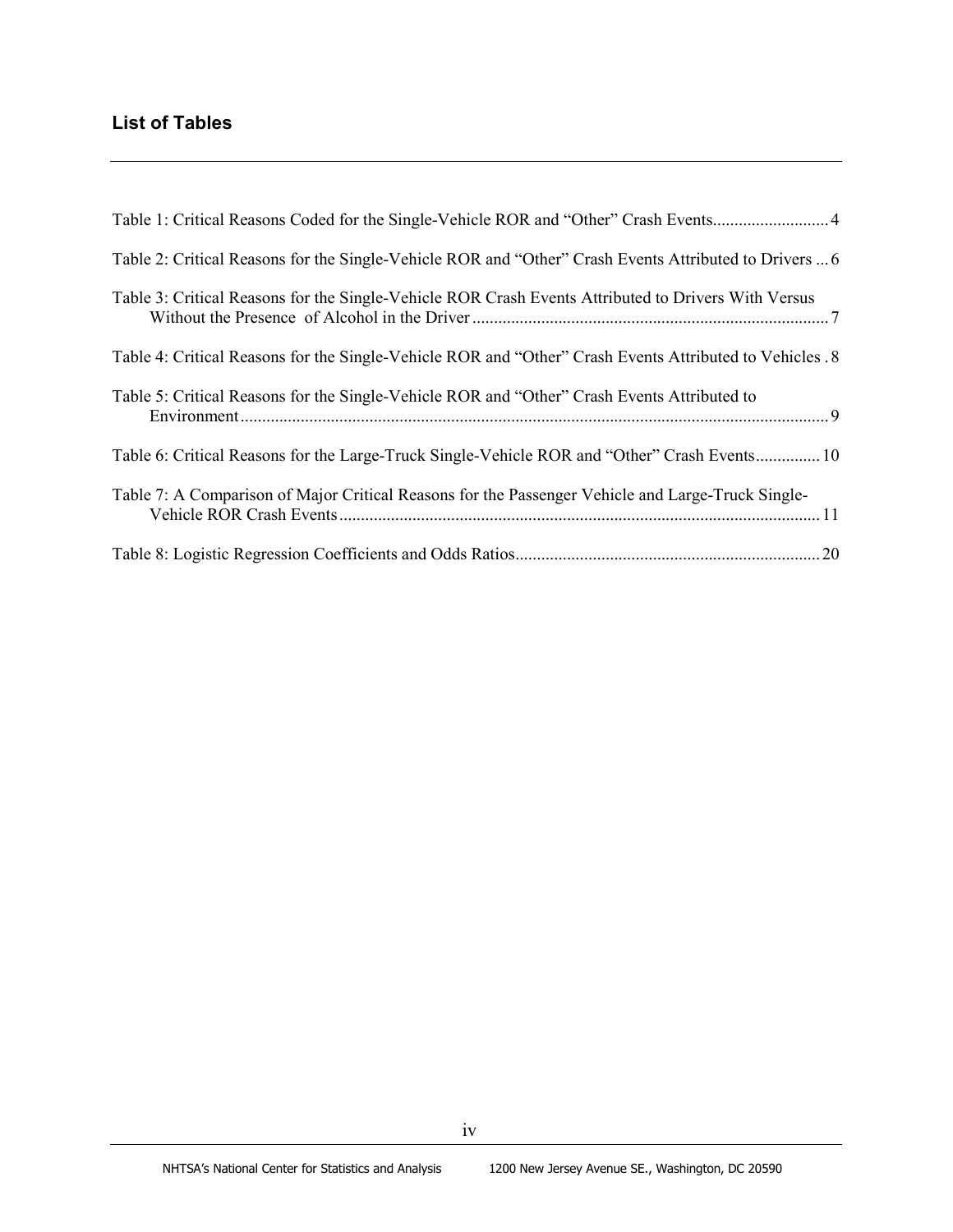# **Executive Summary**

A run-off-road (ROR) crash occurs when a vehicle in transit leaves the road and collides with a tree, a pole, other natural or artificial objects, or overturns on non-traversable terrain. This type of crash usually involves only a single vehicle. ROR crashes account for a large portion of serious injuries and fatalities among all traffic crashes.

In this study, data from the National Motor Vehicle Crash Causation Survey (NMVCCS) for fatal and nonfatal crashes involving passenger vehicles (passenger cars, vans, pickup trucks, and sport utility vehicles) are used. The 5,470 unweighted crashes from the NMVCCS that were assigned sampling weights represent 2,188,979 crashes at the national level. A single-vehicle ROR crash is defined with the variable "critical pre-crash event" as "the vehicle ran off the left or right edge of the road." The critical pre-crash event identifies the event that made the crash imminent (i.e., something occurred that made the crash immediate and unavoidable). For the purpose of comparison, all the other critical events (excluding "unknown") are referred to as "Other." The crashes with the "Other" critical pre-crash events are generally the on-road crashes in which the vehicle remained on the road after the crash.

The ROR critical pre-crash event is identified and the critical reason underlying the critical precrash event as well as the crash-associated factors is examined. An assessment of the critical reasons for the large-truck single-vehicle ROR crashes based on the Large-Truck Crash Causation Study (LTCCS) is presented in this study for the purpose of comparison. The effect of antilock brake system (ABS) and electronic stability control (ESC) on ROR crashes is also evaluated.

The following are some of the findings from the descriptive, contingency, and logistic regression analyses conducted in this study using the NMVCCS data:

- ROR crashes accounted for 64.4 percent of all single-vehicle crashes.
- Among the ROR single-vehicle crashes, 95.1 percent of the critical reasons were driverrelated, while among the "Other" single-vehicle crashes, 84.1 percent were driver-related.
- The most frequently occurring category of the critical reasons attributed to drivers in singlevehicle ROR crashes was driver performance errors (27.7%), followed by driver decision errors (25.4%), critical nonperformance errors (22.5%), and driver recognition errors (19.8%). In contrast, driver decision errors (59.7%) and performance errors (26.3%) were the top two categories of the driver-related critical reasons for the "Other" single-vehicle crashes.
- With the presence of alcohol in the driver, as high as 46.9 percent of driver-related critical reasons for the single-vehicle ROR crashes were driver performance errors such as "overcompensation" and "poor directional control."
- For passenger vehicles (based on the NMVCCS), the dominant critical reasons for singlevehicle ROR crashes were "internal distraction" (14.3%), "overcompensation" (13.6%), "poor directional control" (12%), "too fast for curve" (10.5%), and "sleeping/actually asleep" (9.8%). All these critical reasons were driver-related.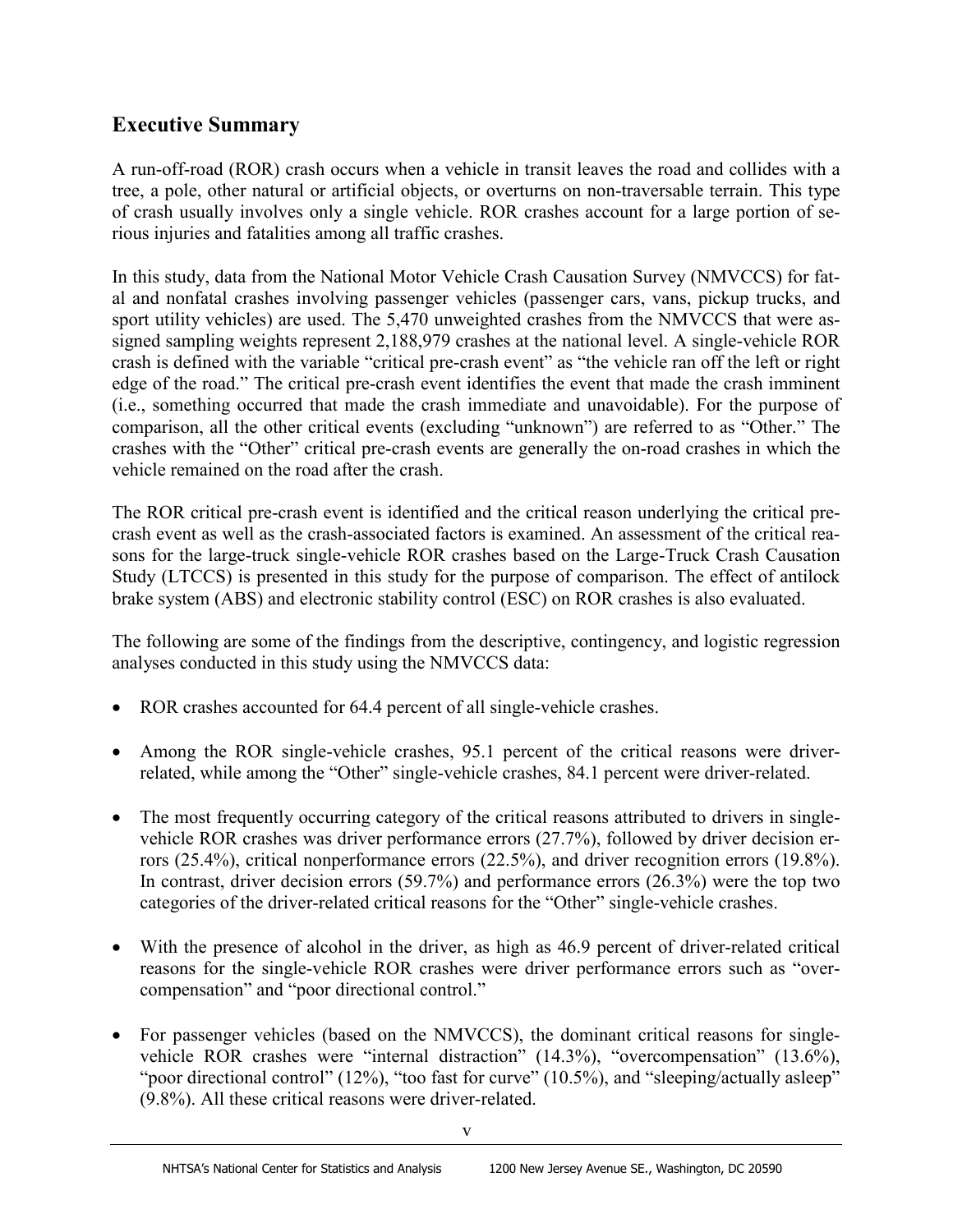- For large trucks (based on the LTCCS), "sleeping/actually asleep" (33.1%) and "heart attack/other physical impairment" (14.9%) were the most frequently assigned critical reasons for the single-vehicle ROR crashes.
- Factors significantly associated with the occurrence of ROR crashes include driver inattention, driver fatigue status, roadway surface conditions, driver alcohol presence, driver's familiarity with the roadway, driver's pre-existing physical or mental health conditions, driver's gender, driver's work-related stress or pressure, and if the driver was in a hurry.
- Logistic regression is used to assess the relative influence of the crash-associated factors. It shows that the most influential factors in the occurrence of single-vehicle ROR crashes were the factors "driver inattention" (odds ratio=3.66), "driver was fatigued" (odds ratio=3.48), and "driver was in a hurry" (odds ratio=3.20).
- In the NMVCCS crashes, for the vehicles equipped with both ABS and ESC, 7.5 percent ran off the road, while for the vehicles equipped with neither ABS nor ESC, 14.6 percent ran off the road. The odds ratio of 2.1, derived from the two percentages, indicates that the odds of being involved in ROR crashes for the vehicles equipped with neither ABS nor ESC were 2.1 times greater than the odds for the vehicles equipped with both ABS and ESC. This is statistically significant at the 90 percent confidence level. Thus, one could infer that the combined effect of ABS and ESC systems on reducing the ROR crashes is significant.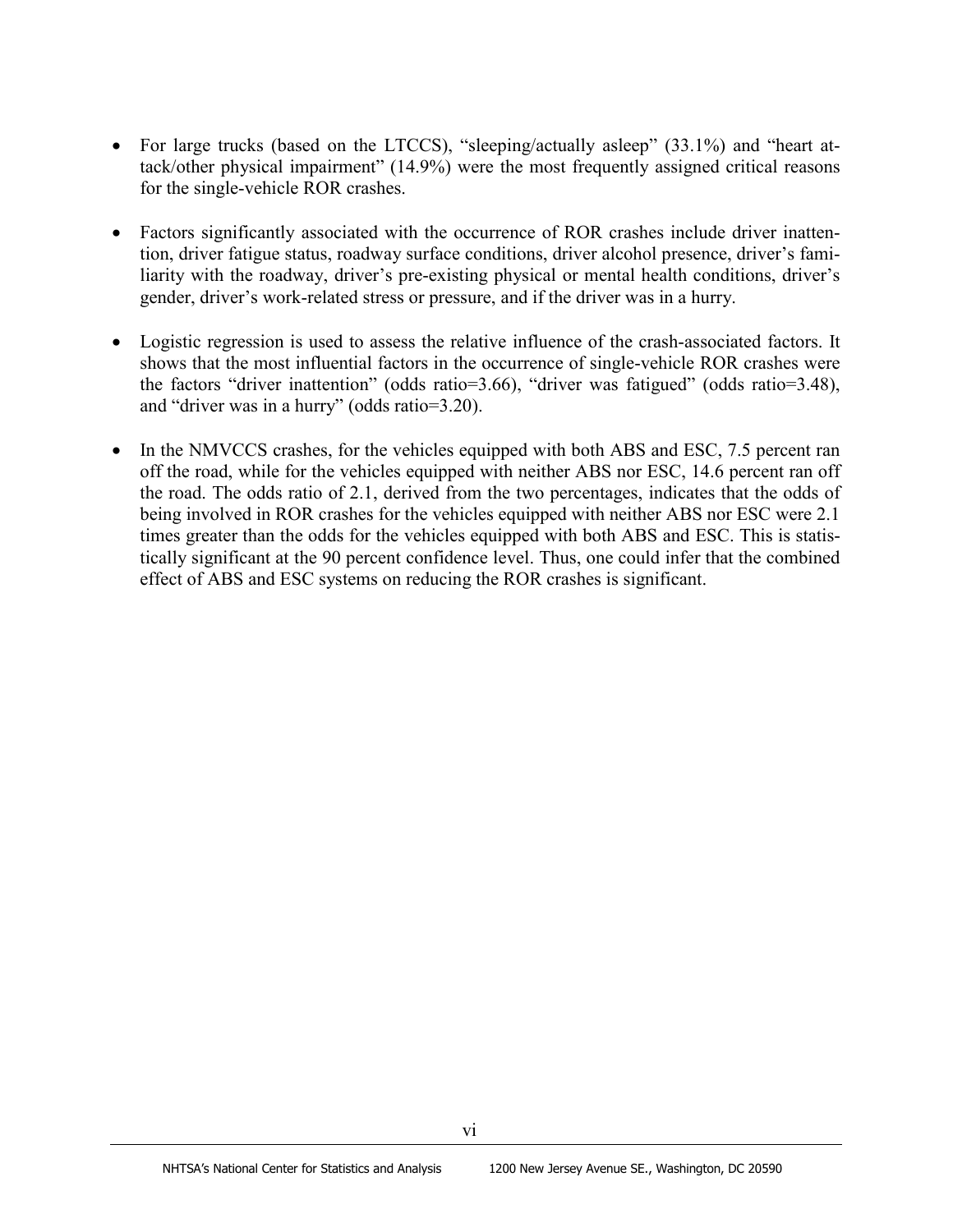# **1. Introduction**

A vehicle in transport sometimes leaves the road and hits one or more natural or artificial objects. This event usually involves only a single vehicle and is referred to as a run-off-road (ROR) crash. ROR crashes contribute to a large portion of fatalities and injuries to the vehicle occupants in motor vehicle traffic crashes. According to the 2008 NHTSA data from the Fatality Analysis Reporting System (FARS), 60 percent of all fatal crashes were single-vehicle crashes and 71 percent of these fatal single-vehicle crashes were ROR crashes. 1

The studies<sup>2 3 4 5</sup> conducted in the past have shed some light on a variety of factors that are closely associated with the occurrence of ROR crashes. For instance, a 2009 NHTSA report<sup>5</sup> found that factors such as curved road segments, rural roads, high-speed-limit roadways, adverse weather, and alcohol use by drivers were associated with a high risk of fatal single-vehicle ROR crashes.

The scope of this study is not limited to fatal crashes, but covers both fatal and nonfatal crashes from the NMVCCS.<sup>6</sup> Unlike the previous studies that mainly explored environment-related factors, this study thoroughly investigates driver-, vehicle-, and environment-related factors, with a focus on factors that are related to driver's physical and mental conditions, as well as driver's activities prior to the crash. It could only be made possible by the NMVCCS data in which driver-, vehicle-, weather-, and roadway-related on-scene information was collected immediately after the crash occurrence so as to avoid loss or distortion of information due to lapse of time. The NMVCCS was conducted by NHTSA's National Center for Statistics and Analysis and investigated a total of 6,949 crashes during the period January 2005 to December 2007.

The goal of this study is to identify the ROR critical pre-crash event, assess the critical reason for this critical event, and examine the associated factors present in the pre-crash phase of the singlevehicle ROR crash. Additionally, the effect of the antilock brake system (ABS) and the electronic stability control (ESC) system on ROR crashes is evaluated.

The target population for this study consists of passenger vehicles involved in the ROR crashes. However, for the purpose of comparison, an assessment of the critical reasons for the large-truck single-vehicle ROR crashes, based on the LTCCS, is also presented in the study. The LTCCS, conducted by Federal Motor Carrier Safety Administration and NHTSA, investigated a total of 1,070 crashes during the period April 2001 to December 2003. Each of these crashes involved at least one large truck and resulted in at least one fatality or one evident injury.

The outline of this report is as follows. Section 2 briefly describes the data and the methodology used in this report. Section 3 presents statistics of the ROR critical pre-crash events and critical reasons underlying these critical events in single-vehicle crashes. In Section 4, a descriptive (univariate) analysis is conducted to study the crash-associated factors. The amount of risk associated with each factor (odds ratio) in the occurrence of ROR crashes is assessed using the logistic regression. The effect of ABS and ESC on ROR crashes is evaluated in Section 5. The summary and conclusions are presented in Section 6.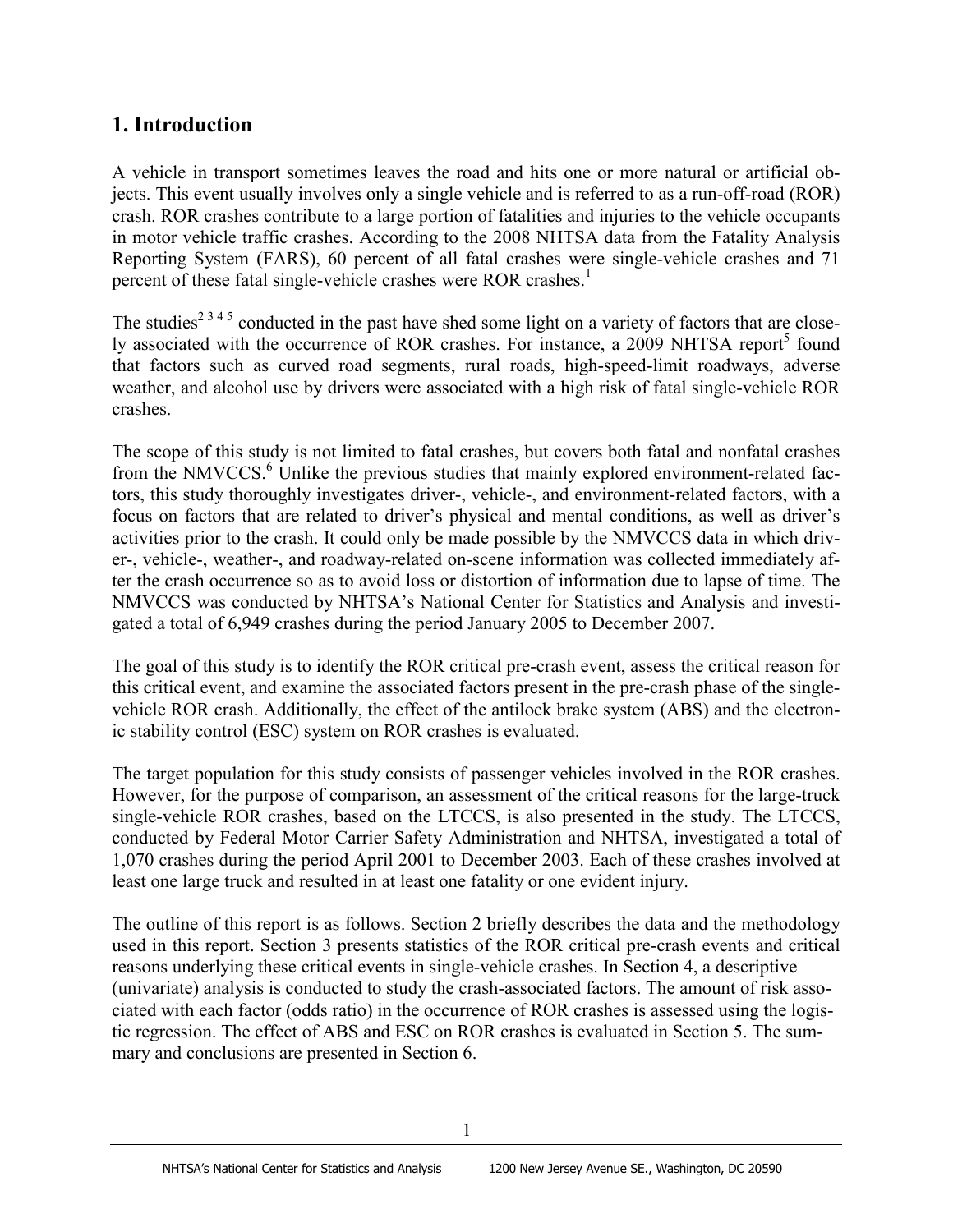# **2. Data and Methodology**

## **2.1 The NMVCCS data**

The data used in this study comes from the NMVCCS. Of the 6,949 crashes investigated in the NMVCCS, 5,470 were assigned sampling weights to provide national estimates, while the remaining 1,479 unweighted crashes can be used for clinical studies. The weighted crashes, investigated during the period July 2005 and December 2007, represent 2,188,970 crashes at the national level involving 4,031,075 vehicles and 3,944,621 drivers.

Understanding the events leading up to a crash is essential for crash prevention. The NMVCCS collected information from the chain of events preceding the "first harmful event" (i.e., the first event during the crash occurrence that caused injury or property damage). This crash causal chain is characterized by four elements: movement prior to critical crash envelope, critical precrash event, critical reason for the critical pre-crash event, and other crash-associated factors. Among these, the critical pre-crash event identifies the event that made the crash imminent (i.e., something occurred that made the crash inevitable), and is coded for each of the first three intransport vehicles referred to as case vehicles. The critical reason is the immediate reason for the critical event and is often the last failure in the causal chain (i.e., closest in time to the critical pre-crash event). The critical reason, assigned to one of the case vehicles in a crash, can be attributed to the driver, vehicle, weather, or roadway condition.<sup>6</sup> However, it is important to keep in mind that the critical event, the critical reason, or the associated factors should not be interpreted as the cause of the crash or an assignment of the fault to the driver, vehicle, or environment.

Based on the above perspective, the NMVCCS investigated crashes involving light passenger vehicles. In an NMVCCS crash, at least one of the first three vehicles involved in the crash was towed or would be towed due to damage. The NMVCCS data includes more than 600 variables or factors related to drivers, vehicles, and environment.<sup>6</sup> In order to facilitate the timely collection of on-scene crash data, NMVCCS researchers attempt to arrive at crash scenes before they are cleared and begin collecting data through scene inspection, photographs, interviews of drivers and witnesses, and a limited vehicle inspection.

In this study, a single-vehicle ROR crash refers to a crash in which the critical pre-crash event is "the vehicle ran off the left or right edge of the road." For the purpose of comparison, all the other critical pre-crash events (excluding "unknown") are referred to as "Other." These non-ROR pre-crash events include the events characterized by "vehicle loss of control due to blow out/flat tire, poor road condition and other cause," "vehicle turning at or passing through intersection," "pedestrian, pedal-cyclist, or other non-motorist in or approaching roadway," and "animal in or approaching roadway." The crashes with "Other" critical pre-crash events are generally on-road crashes in which after the crash the vehicles remained on the road.

Except for the comparison between the NMVCCS and LTCCS data on critical reasons in Section 3, all other analyses in this report pertain to ROR crashes that involve passenger vehicles, including passenger cars, vans, pickup trucks, and sport utility vehicles (SUV) with gross vehicle weight ratings under 10,000 pounds.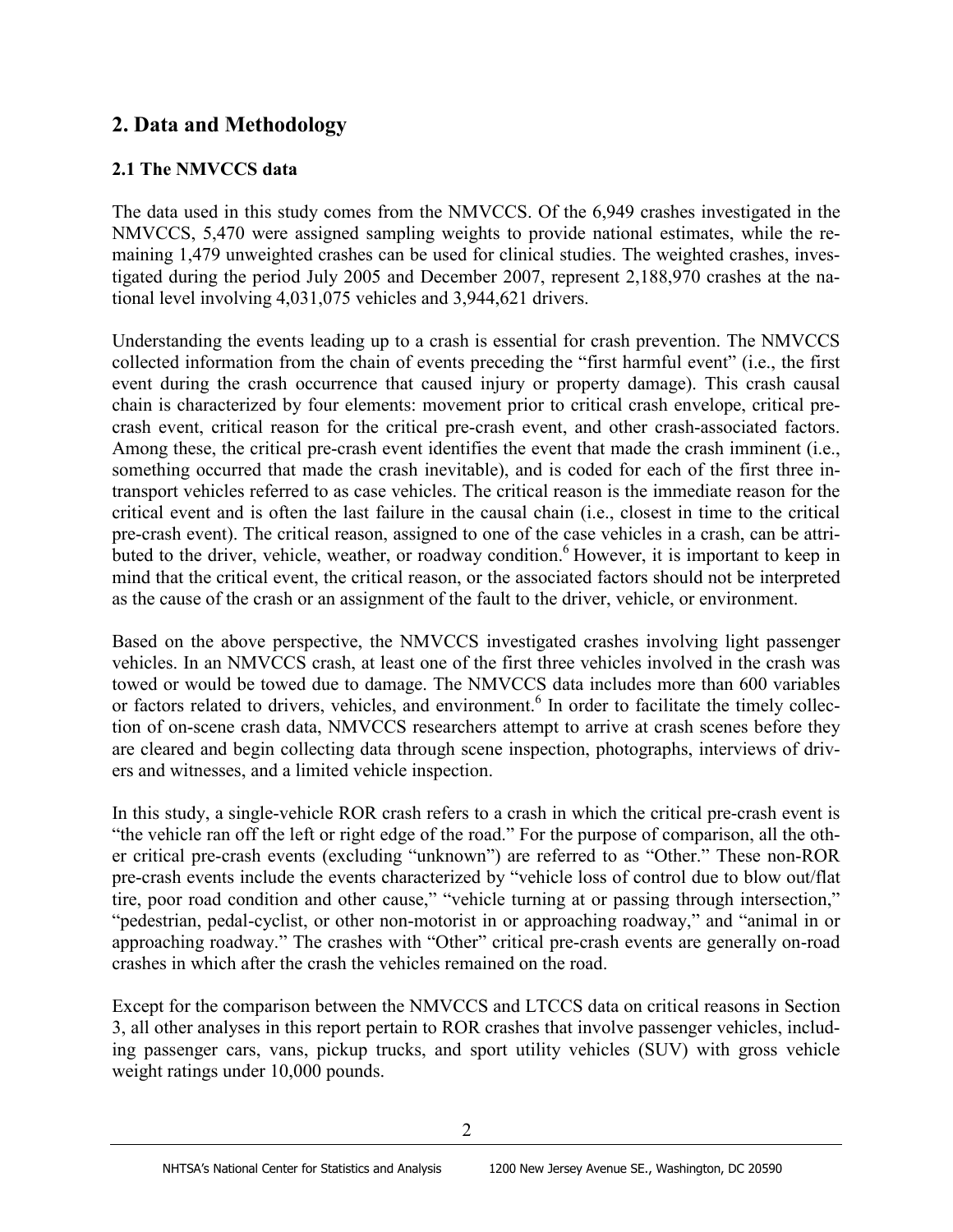For single-vehicle crashes, since only one pre-crash critical event is coded for the vehicle, the terms crash, vehicle, driver, and pre-crash event are used interchangeably.

## ROR Crash - An NMVCCS Case Example

The following case example illustrates a single-vehicle ROR crash and the manner in which it was coded in the NMVCCS

 Case description: A crash involving a 2004 Subaru Forester (a compact SUV) occurred on the late weekday afternoon on a dry roadway with a posted speed limit of 40 mph (64 km/h). The Subaru driver was an 82-year-old male. He had some pre-existing physical or mental health condition and reported taking drugs/medications in the past 24 hours. The driver tried to avoid a non-contact truck approached from the opposite direction by steering right and the vehicle ran off the edge of the road on the right side. The vehicle was equipped with ABS but not with ESC.

## NMVCCS coding

- Critical pre-crash event "this vehicle ran off the edge of the road on the right side"
- Critical reason for the critical event "poor directional control (e.g., failing to control vehicle with skill ordinarily expected)"
- Crash-associated factors: pre-existing physical or mental health conditions; taking drugs/medications in the 24 hours; attempted an avoidance maneuver by steering right; age; gender …

## **2.2 The Methodology**

In this study, statistics for the ROR and "Other" critical pre-crash events, and the frequency distributions of the critical reasons for these events are presented. Descriptive (univariate) analysis is conducted to study several crash-associated factors. The Wald chi-square test is used to assess whether the differences in percentages between the dichotomies of each associated factor are statistically significant at the 90 percent confidence level. The impact of these factors is also assessed by logistic regression in which the "Other" crash events essentially form one element of the binary outcome (ROR versus "Other"). This procedure helps to assess their relative influence as well as estimate the amount of risk each factor carried (odds ratio) in the occurrence of ROR crashes.

Frequency (percentage) tables in the following sections are all based on the weighted data. Due to the complex nature of the NMVCCS sample design, the SURVEYFREQ and SURVEYLO-GISTIC procedures of SAS Version 9.1 are used.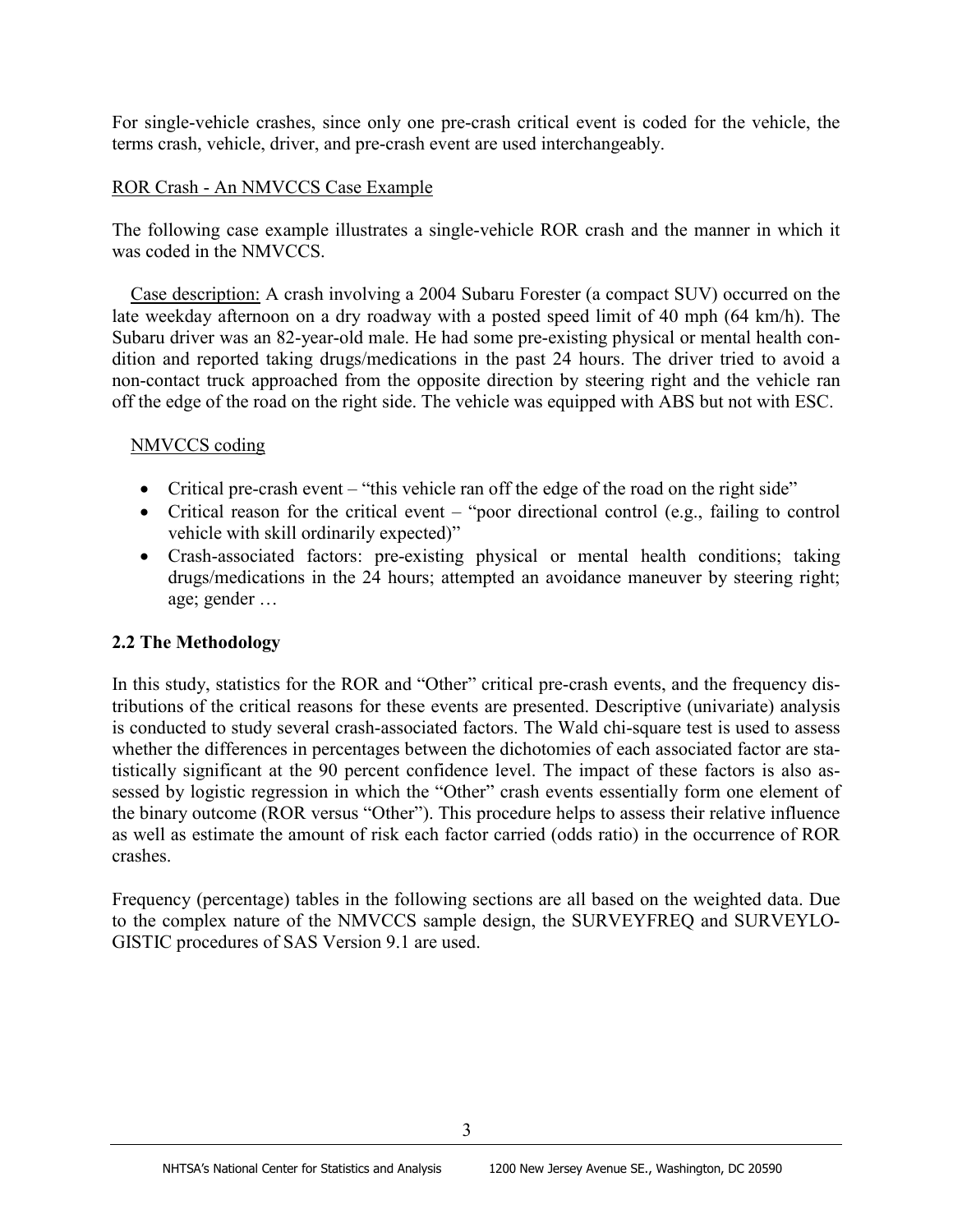# **3. Critical Reasons for the Single-Vehicle ROR Crash Events**

A critical reason is the immediate reason for a pre-crash event and is often the last failure in the causal chain (i.e., closest in time to the critical pre-crash event). The critical reason is normally coded to only one vehicle in each crash. It can be assigned to driver (e.g., performance error, decision error, recognition error, critical non-performance error, or unknown driver error), vehicle (failure), or environment (roadway or weather).

Statistics for critical reasons of the single-vehicle ROR and "Other" critical pre-crash events are presented in Table 1. ROR crashes accounted for 64.4 percent (434,412) of the estimated 674,002 single-vehicle crashes. Among all critical reasons coded for the single-vehicle ROR crashes, those attributed to drivers predominated (95.1%). With unknown reasons excluded, 97.8 percent are attributed to drivers. This provides evidence of the importance of driver-related factors in traffic crashes.

These predominant driver-related critical reasons are discussed in detail in Section 3.1. The breakdown of critical reasons attributed to vehicles, and environment is presented in Section 3.2 and 3.3, respectively.

| Table 1: Critical Reasons Coded for the Single-Vehicle ROR and "Other" Crash Events |                       |                     |                       |      |                     |
|-------------------------------------------------------------------------------------|-----------------------|---------------------|-----------------------|------|---------------------|
|                                                                                     | <b>ROR</b>            | "Other"             |                       |      |                     |
| <b>Critical Reasons Attributed to</b>                                               | Weighted<br>Frequency | Weighted<br>Percent | Weighted<br>Frequency |      | Weighted<br>Percent |
| <b>Driver</b>                                                                       | 413,070               | 95.1%               | 201,408               |      | 84.1%               |
| Vehicle                                                                             | 4,456                 | $1.0\%$             | 20,631                |      | $8.6\%$             |
| <b>Environment (roadway and weather conditions)</b>                                 | 4,950                 | $1.1\%$             | 16,385                |      | $6.8\%$             |
| Unknown reason for the critical event                                               | 11,937                | 2.7%                | 1,087                 |      | $0.5\%$             |
| Critical reason not coded to the vehicle                                            | $\theta$              | $0.0\%$             | 80                    |      | $0.0\%$             |
|                                                                                     |                       | Col.<br>100%        |                       | Col. | 100%                |
| <b>Total</b>                                                                        | 434,412               | 64.4%<br>Row        | 239,590               | Row  | 35.6%               |
| Note: Estimates may not add up to totals due to independent rounding                |                       |                     |                       |      |                     |

**Note:** Estimates may not add up to totals due to independent rounding. **Data source:** NMVCCS (2005–2007)

## **3.1 Critical Reasons Attributed to Drivers**

About 95.1 percent of the critical reasons were attributed to drivers in single-vehicle ROR crashes (Table 1). Table 2 shows the weighted frequencies of the five categories of driver-related critical reasons, namely critical non-performance errors, recognition errors, decision errors, performance errors, and unknown driver errors.

Of the 413,070 single-vehicle ROR crashes in which critical reason was attributed to drivers, the most frequently occurring category was driver performance errors (27.7%), followed by driver decision errors (25.4%), critical non-performance errors (22.5%), and recognition errors (19.8%). In contrast, driver decision errors (59.7%) and performance errors (26.3%) were the two most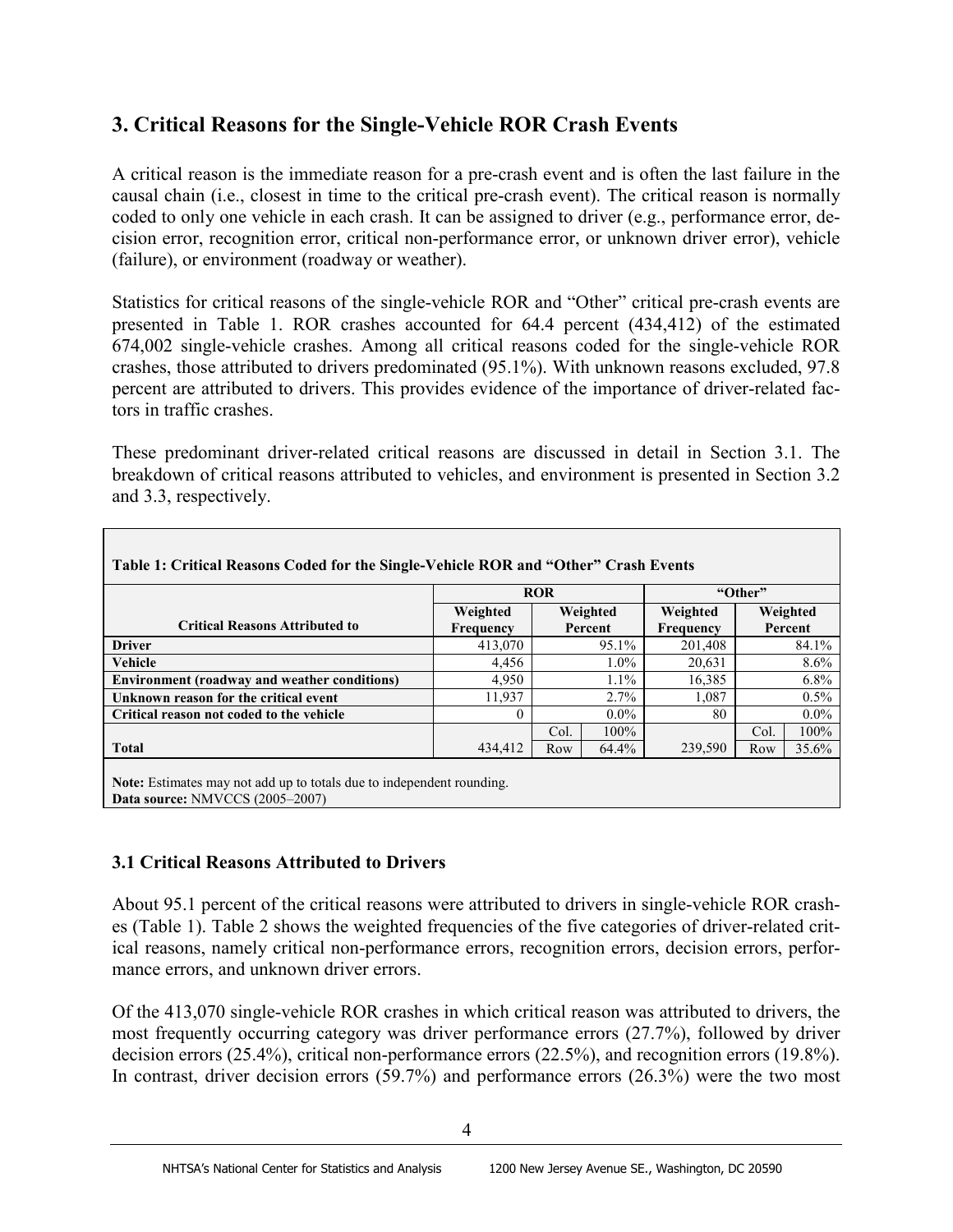frequently occurring categories of driver-related critical reasons for the "Other" single-vehicle crashes.

Among driver performance errors, "overcompensation" (14.3%) and "poor directional control" (12.6%) were the top two critical reasons for single-vehicle ROR crashes.

Among driver decision errors, the most frequently occurring critical reasons for single-vehicle ROR crashes were "too fast for curves" (11%), "too fast for conditions" (6.8%), and "incorrect evasion"  $(3.3\%)$ .

Among critical non-performance errors, the most frequently occurring critical reasons for singlevehicle ROR crashes were "sleeping/actually asleep" (10.3%) and "heart attack or other physical impairment" (7.1%).

Among driver recognition errors (the driver failed to correctly recognize the pre-crash situation), "internal distraction" (15%) and "external distraction"  $(2.7\%)$  were the major critical reasons for single-vehicle ROR crashes.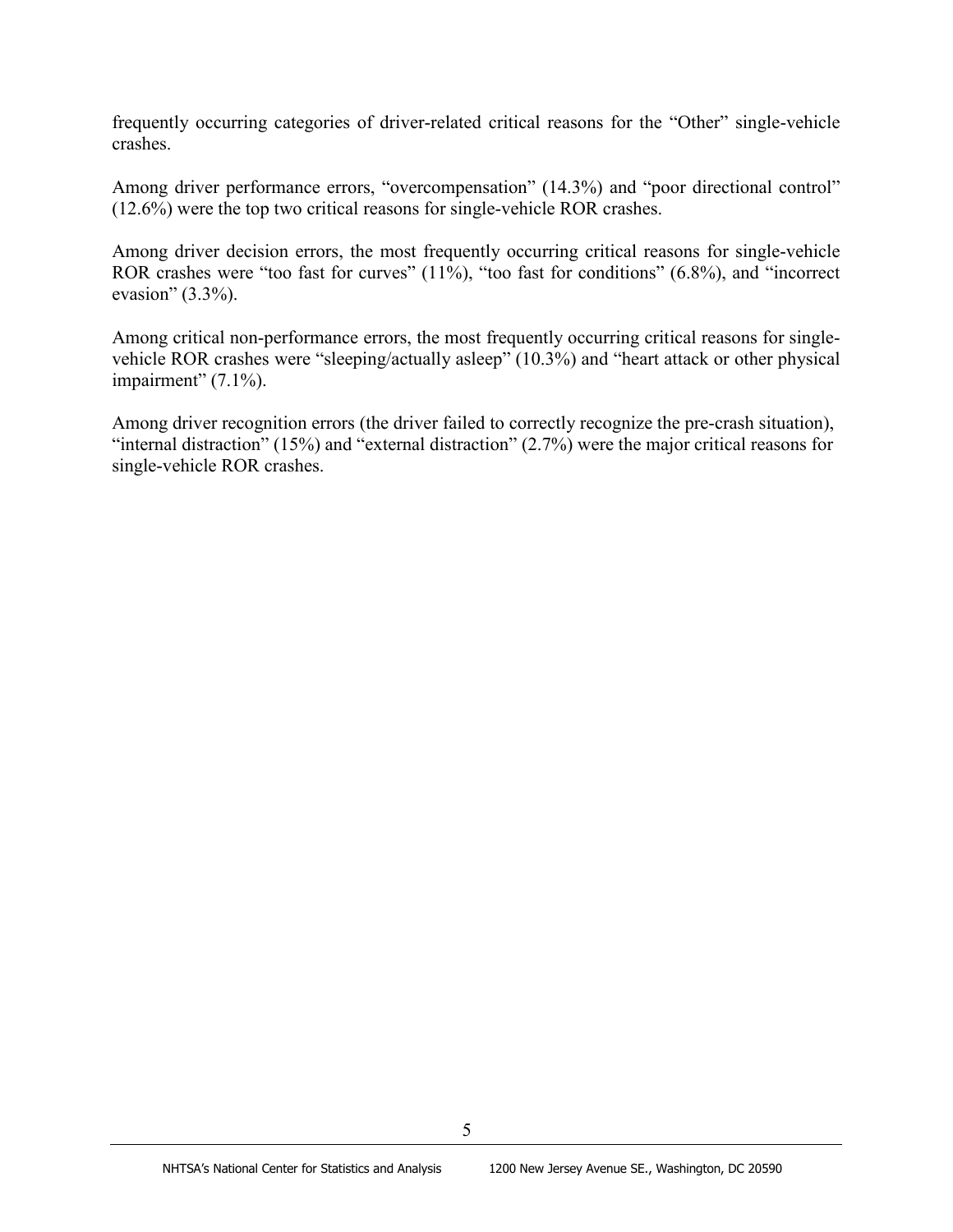|                      |                                        | <b>ROR</b>            |                     | "Other"               |                     |
|----------------------|----------------------------------------|-----------------------|---------------------|-----------------------|---------------------|
|                      | <b>Critical Reasons</b>                | Weighted<br>Frequency | Weighted<br>Percent | Weighted<br>Frequency | Weighted<br>Percent |
|                      | Sleeping/actually asleep               | 42,586                | 10.3%               | 886                   | 0.4%                |
| <b>Critical Non-</b> | Heart attack/other physical impairment | 29,226                | 7.1%                | 1,646                 | 0.8%                |
| Performance          | Other/unknown critical nonperformance  | 20,961                | 5.1%                | 311                   | $0.2\%$             |
| <b>Errors</b>        | <b>Subtotal</b>                        | 92,773                | 22.5%               | 2,843                 | 1.4%                |
|                      | <b>Internal distraction</b>            | 62.048                | 15.0%               | 10,561                | 5.2%                |
|                      | <b>External distraction</b>            | 11,324                | 2.7%                | 591                   | 0.3%                |
| Recognition          | <b>Inattention</b>                     | 5,644                 | 1.4%                | 2,262                 | 1.1%                |
| <b>Errors</b>        | Inadequate surveillance                | 1.651                 | 0.4%                | 8,303                 | 4.1%                |
|                      | Other/unknown recognition error        | 1,313                 | 0.3%                | 545                   | 0.3%                |
|                      | <b>Subtotal</b>                        | 81,980                | 19.8%               | 22,262                | 11.0%               |
|                      | Too fast for curve                     | 45.429                | 11.0%               | 39.813                | 19.8%               |
| <b>Decision</b>      | Too fast for conditions                | 27,983                | 6.8%                | 55,092                | 27.4%               |
|                      | <b>Incorrect evasion</b>               | 13,529                | 3.3%                | 8,626                 | 4.3%                |
|                      | <b>Aggressive driving</b>              | 6.894                 | $1.7\%$             | 4.813                 | 2.4%                |
|                      | Too fast to be able to respond         | 5,314                 | 1.3%                | 5,819                 | 2.9%                |
|                      | <b>Inadequate evasion</b>              | 2.173                 | 0.5%                | 2,450                 | 1.2%                |
| <b>Errors</b>        | Other/unknown decision error           | 1,432                 | 0.4%                | 1.644                 | 0.8%                |
|                      | <b>Illegal maneuver</b>                | 203                   | 0.1%                | 1.074                 | 0.5%                |
|                      | Misjudgment of gap                     | 915                   | 0.2%                | 42                    | $0.0\%$             |
|                      | <b>Following too closely</b>           | 334                   | 0.1%                | 700                   | 0.4%                |
|                      | <b>Subtotal</b>                        | 104,206               | 25.4%               | 120.073               | 59.7%               |
|                      | Overcompensation                       | 59,155                | 14.3%               | 31,410                | 15.6%               |
|                      | Poor directional control               | 51,991                | 12.6%               | 19.004                | 9.4%                |
| Performance          | Other/unknown performance error        | 2,088                 | 0.5%                | 1.193                 | 0.6%                |
| <b>Errors</b>        | Panic/freezing                         | 1,149                 | 0.3%                | 1,346                 | 0.7%                |
|                      | <b>Subtotal</b>                        | 114,383               | 27.7%               | 52,953                | 26.3%               |
|                      | <b>Other/Unknown Driver Errors</b>     | 19,726                | 4.8%                | 3,276                 | 1.6%                |
| <b>Total</b>         |                                        | 413.070               | 100%                | 201,408               | 100%                |

**Table 2: Critical Reasons for the Single-Vehicle ROR and "Other" Crash Events Attributed to Drivers**

**Note:** Estimates may not add up to totals due to independent rounding. **Data source:** NMVCCS (2005 – 2007)

The dominant individual critical reasons (in descending order) for single-vehicle ROR crashes attributed to drivers were "internal distraction," "overcompensation," "poor directional control," "too fast for curve," and "sleeping/actually asleep" as shown by the highlighted weighted percentages in Table 2. It is consistent with the findings from the 2009 NHTSA report on fatal singlevehicle ROR crashes. $5$ 

#### **Driver Alcohol Presence**

According to the 2009 NHTSA report and some other studies<sup>25</sup> in the literature, drivers with alcohol use are more likely to be involved in ROR crashes as compared to sober drivers. Driver alcohol presence as an associated factor in ROR crashes will be discussed in Section 4. This section investigates the critical reasons for the single-vehicle ROR crash events with and without the presence of alcohol for the driver.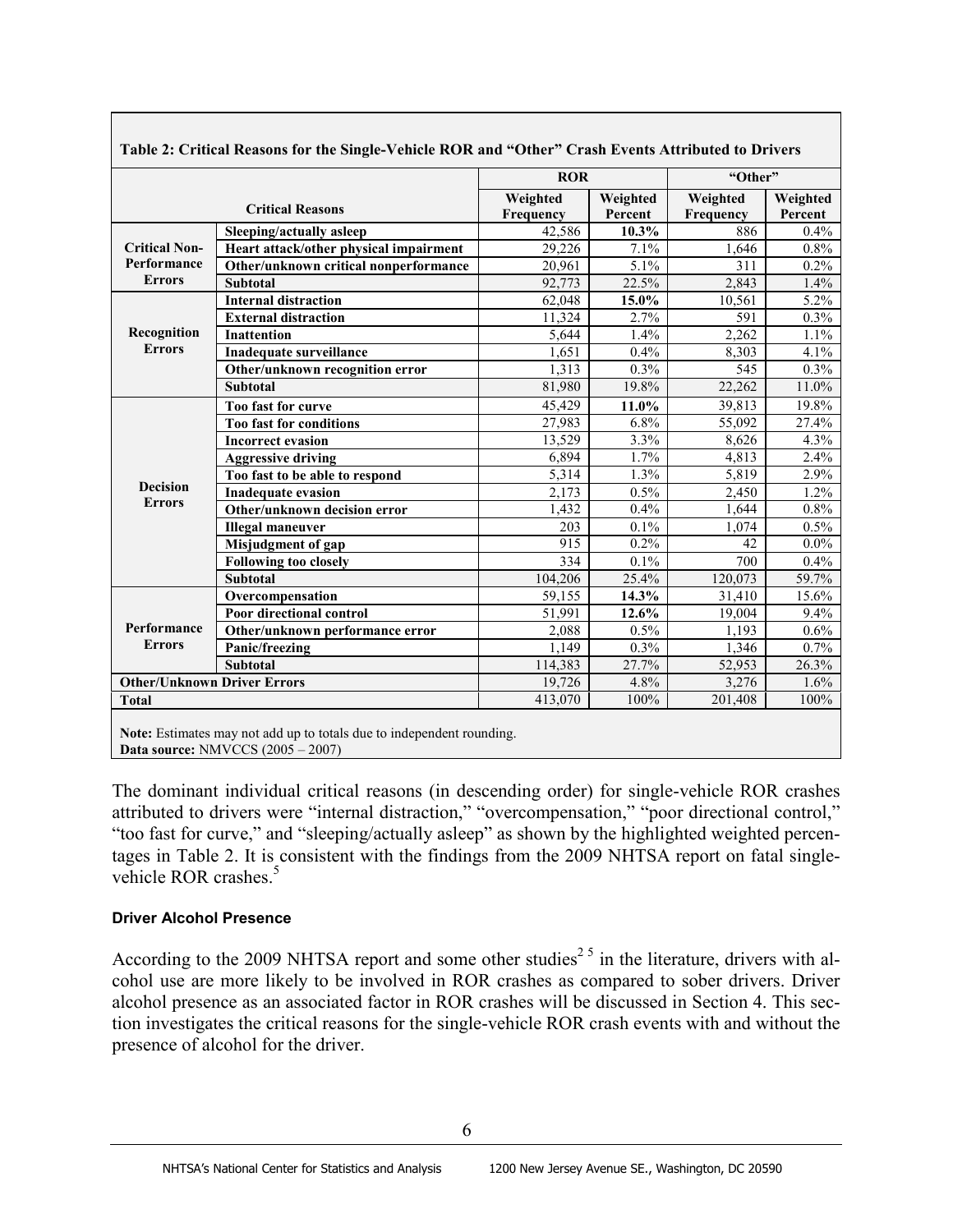Table 3 shows that the presence of alcohol in the driver affected the driver's performance in single-vehicle ROR crashes. With the presence of alcohol in the driver, 23.4 percent (as compared to 12.6% without alcohol) and 21.7 percent (as compared to 11.2% without alcohol) of the driver-related critical reasons were "overcompensation" and "poor directional control" in singlevehicle ROR crashes. Category-wise, with the presence of alcohol, 46.9 percent (as compared to 24.4% without alcohol) of driver-related critical reasons for single-vehicle ROR crashes were driver performance errors.

|                                    |                                        |                       | <b>Alcohol Present</b> |                       | <b>Alcohol Not Present</b> |  |
|------------------------------------|----------------------------------------|-----------------------|------------------------|-----------------------|----------------------------|--|
|                                    | <b>Critical Reasons</b>                | Weighted<br>Frequency | Weighted<br>Percent    | Weighted<br>Frequency | Weighted<br>Percent        |  |
|                                    | Sleeping/actually asleep               | 3,220                 | 4.2%                   | 37,795                | 12.2%                      |  |
| <b>Critical Non-</b>               | Heart attack/other physical impairment | 794                   | 1.0%                   | 27,650                | $9.0\%$                    |  |
| Performance                        | Other/unknown critical nonperformance  | 8,377                 | 11.0%                  | 11,890                | 3.9%                       |  |
| <b>Errors</b>                      | <b>Subtotal</b>                        | 12,391                | 16.2%                  | 77,335                | 25.1%                      |  |
|                                    | <b>Internal distraction</b>            | 10,578                | 13.9%                  | 44,979                | 14.6%                      |  |
|                                    | <b>External distraction</b>            | 961                   | 1.3%                   | 10,070                | 3.3%                       |  |
| Recognition                        | <b>Inattention</b>                     | $\boldsymbol{0}$      | $0\%$                  | 5,082                 | 1.7%                       |  |
| <b>Errors</b>                      | Inadequate surveillance                | $\theta$              | $0\%$                  | 1,651                 | 0.5%                       |  |
|                                    | Other/unknown recognition error        | 1,038                 | 1.4%                   | 275                   | 0.1%                       |  |
|                                    | <b>Subtotal</b>                        | 12,577                | 16.6%                  | 62,057                | 20.2%                      |  |
|                                    | Too fast for curve                     | 6.447                 | 8.5%                   | 36,331                | 11.8%                      |  |
|                                    | <b>Too fast for conditions</b>         | 5,436                 | 7.1%                   | 22,314                | 7.2%                       |  |
|                                    | <b>Incorrect evasion</b>               | $\theta$              | $0\%$                  | 13,529                | 4.4%                       |  |
|                                    | <b>Aggressive driving</b>              | 767                   | 1.0%                   | 6,127                 | 2.0%                       |  |
|                                    | Too fast to be able to respond         | 718                   | 0.9%                   | 4,268                 | 1.4%                       |  |
| <b>Decision</b>                    | <b>Inadequate evasion</b>              | $\theta$              | $0\%$                  | 2,009                 | 0.7%                       |  |
| <b>Errors</b>                      | Other/unknown decision error           | $\theta$              | 0%                     | 1,432                 | 0.5%                       |  |
|                                    | <b>Illegal maneuver</b>                | $\theta$              | 0%                     | 203                   | $0.1\%$                    |  |
|                                    | Misjudgment of gap                     | $\theta$              | $0\%$                  | 915                   | 0.3%                       |  |
|                                    | <b>Following too closely</b>           | $\theta$              | $0\%$                  | 334                   | 0.1%                       |  |
|                                    | <b>Subtotal</b>                        | 13,368                | 17.5%                  | 87,462                | 28.5%                      |  |
|                                    | Overcompensation                       | 17,864                | 23.4%                  | 39,057                | 12.6%                      |  |
|                                    | Poor directional control               | 16,564                | 21.7%                  | 34,657                | 11.2%                      |  |
| Performance                        | Other/unknown performance error        | 1,391                 | 1.8%                   | 698                   | 0.2%                       |  |
| <b>Errors</b>                      | Panic/freezing                         | $\theta$              | 0%                     | 1,149                 | 0.4%                       |  |
|                                    | <b>Subtotal</b>                        | 35,819                | 46.9%                  | 75,561                | 24.4%                      |  |
| <b>Other/Unknown Driver Errors</b> |                                        | 2,129                 | 2.8%                   | 6,518                 | 2.1%                       |  |
| <b>Total</b>                       |                                        | 76,283                | 100%                   | 308,932               | 100%                       |  |
|                                    |                                        |                       |                        |                       |                            |  |

**Table 3: Critical Reasons for the Single-Vehicle ROR Crash Events Attributed to Drivers With Versus Without the Presence of Alcohol in the Driver**

**Note:** Estimates may not add up to totals due to independent rounding. **Data source:** NMVCCS (2005 – 2007)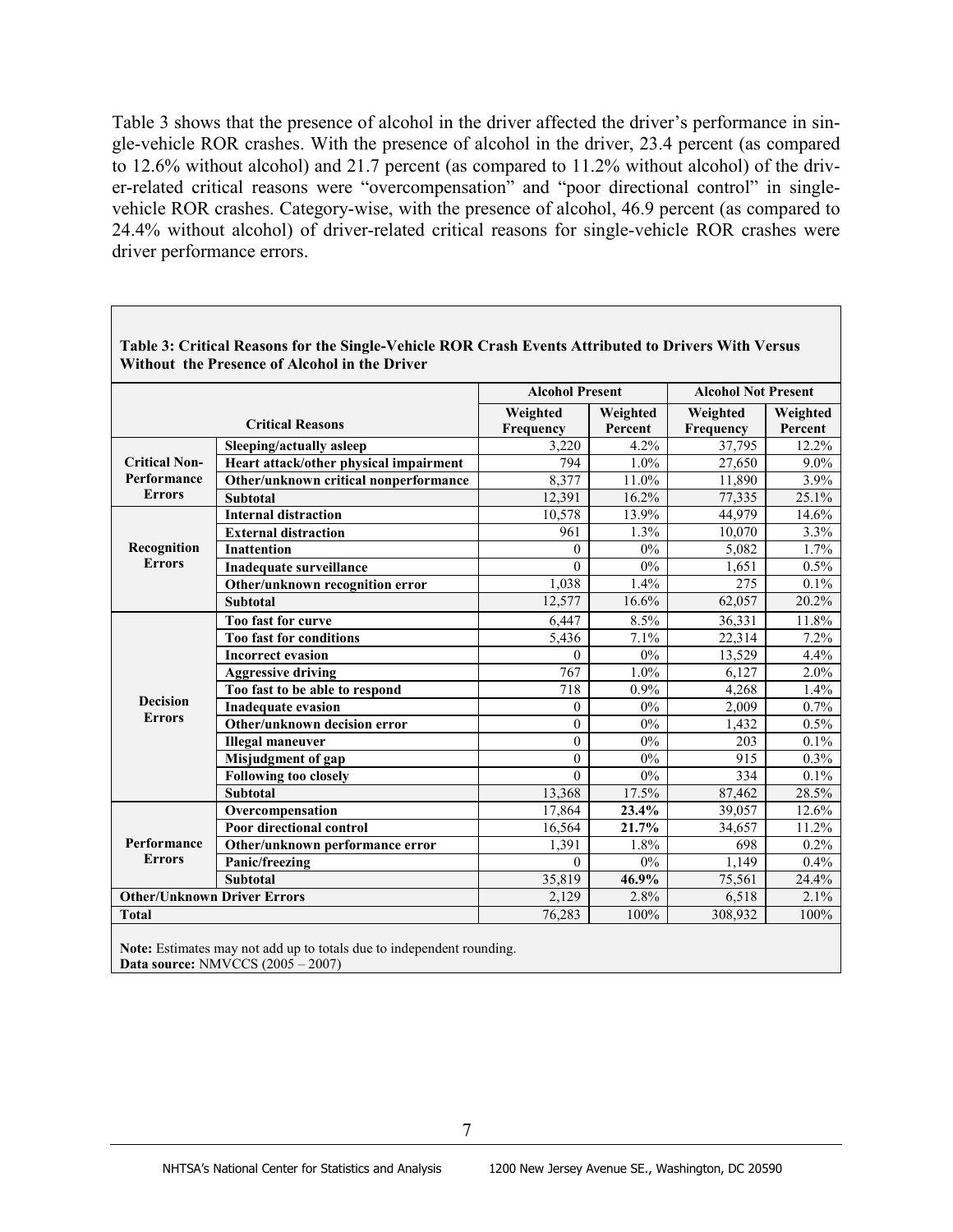## **3.2 Critical Reasons Attributed to Vehicles**

Only 1.0 percent of the critical reasons were attributed to vehicles in single-vehicle ROR crashes (Table 1). Table 4 presents statistics of the ROR and "Other" crash events in which the critical reason was attributed to vehicles in single-vehicle crashes. In ROR crashes, the most frequently occurring critical reason attributed to vehicles was "brakes failed/degraded" (32.7%), followed by "tires failed or degradation/wheel failed" (25.6%), "steering/suspension/transmission/engine failed" (19.1%), and "other vehicle failure/deficiency" (18.8%).

In contrast, in the "Other" single-vehicle crashes, the most frequently occurring vehicle-related critical reason was "tires failed or degradation/wheel failed" (71.7%).

|                                                | <b>ROR</b>            |                     | "Other"               |                     |
|------------------------------------------------|-----------------------|---------------------|-----------------------|---------------------|
| <b>Critical Reasons</b>                        | Weighted<br>Frequency | Weighted<br>Percent | Weighted<br>Frequency | Weighted<br>Percent |
| Tires failed or degradation/wheel failed       | 1,142                 | 25.6%               | 14.790                | 71.7%               |
| Steering/suspension/transmission/engine failed | 850                   | $19.1\%$            | 3,272                 | 15.8%               |
| <b>Brakes failed/degraded</b>                  | 1,457                 | 32.7%               | 2,155                 | $10.5\%$            |
| Other vehicle failure/deficiency               | 839                   | 18.8%               | 413                   | $2.0\%$             |
| Unknown vehicle failure                        | 167                   | $3.8\%$             | $\theta$              | $0.0\%$             |
| Total                                          | 4,456                 | 100%                | 20,631                | $100\%$             |

**Note:** Estimates may not add up to totals due to independent rounding. **Data source:** NMVCCS (2005–2007)

## **3.3 Critical Reasons Attributed to Environment**

Only 1.1 percent of the critical reasons were attributed to environment in single-vehicle ROR crashes (Table 1). Table 5 presents statistics of the ROR and "Other" crash events in which the critical reason was attributed to environment (roadway and weather conditions) in single-vehicle crashes. Among the ROR crashes in which the critical reason was attributed to environment, about 96.5 percent were related to roadway conditions (slick roads, 64.3%; other highway-related conditions, 32.2%) while only 3.5 percent to the weather (predominantly rain or snow.)

In contrast, among the "Other" single-vehicle crashes in which the critical reason was attributed to environment, 84.2 percent were related to roadway conditions and 15.8 percent to weather conditions.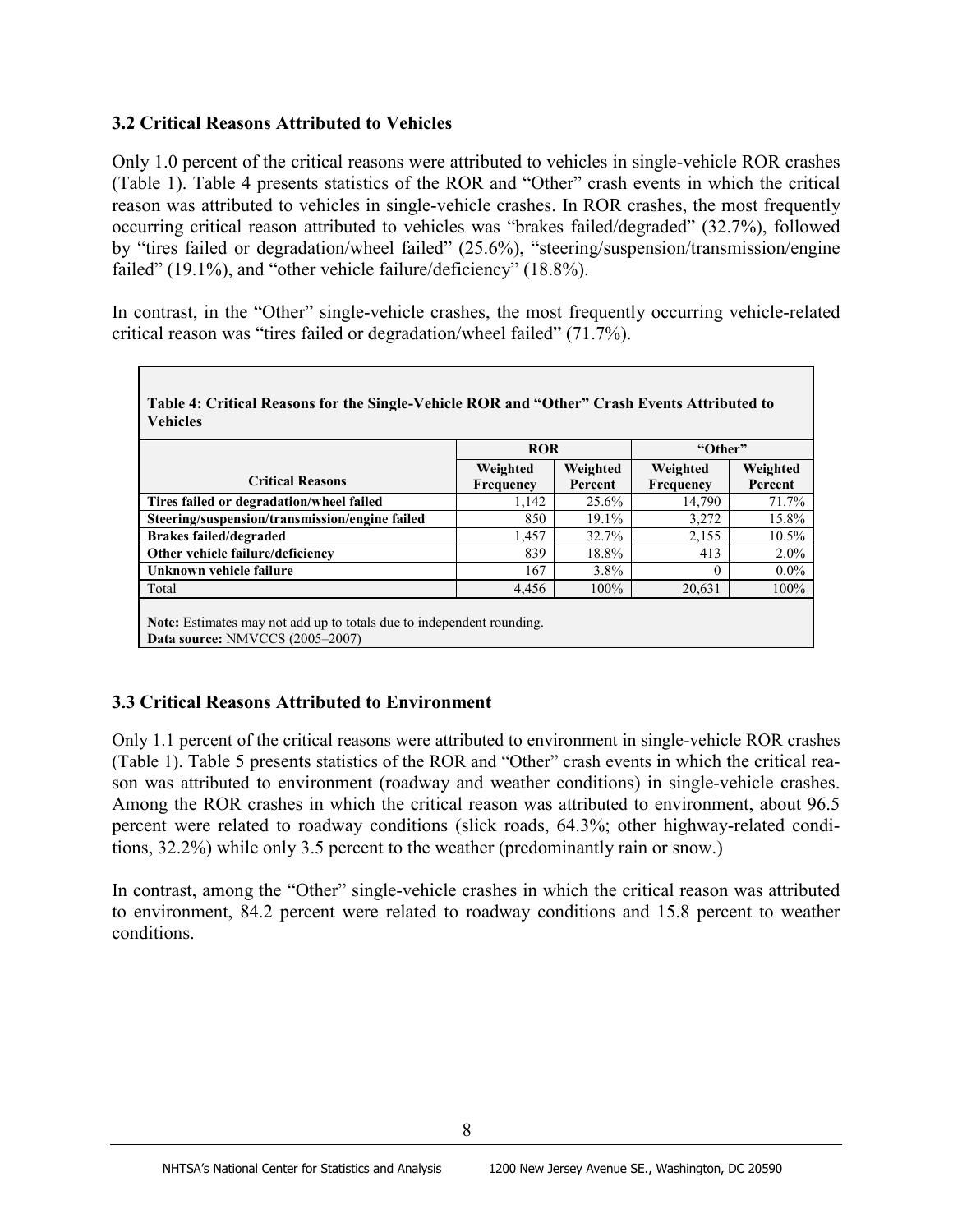|              |                                                                       | <b>ROR</b> |          | "Other"   |          |
|--------------|-----------------------------------------------------------------------|------------|----------|-----------|----------|
|              |                                                                       | Weighted   | Weighted | Weighted  | Weighted |
|              | <b>Critical Reasons</b>                                               | Frequency  | Percent  | Frequency | Percent  |
|              | Slick roads (ice, loose debris, etc.)                                 | 3,183      | 64.3%    | 11,942    | 72.9%    |
|              | Other highway-related (sign/signal/road                               |            |          |           |          |
| Roadway      | design/view obstructions, etc) conditions                             | 1,592      | 32.2%    | 1,843     | 11.3%    |
|              | <b>Subtotal</b>                                                       | 4,775      | 96.5%    | 13,785    | 84.2%    |
|              | Rain/snow                                                             | 174        | 3.5%     | 1,035     | 6.3%     |
|              | Other weather-related (fog/glare/wind,                                |            |          |           |          |
| Weather      | etc) condition                                                        | $\Omega$   | $0.0\%$  | 1,565     | 9.5%     |
|              | <b>Subtotal</b>                                                       | 174        | 3.5%     | 2,600     | 15.8%    |
| <b>Total</b> |                                                                       | 4,950      | 100%     | 16,385    | 100%     |
|              | Note: Estimates may not add up to totals due to independent rounding. |            |          |           |          |

**Table 5: Critical Reasons for the Single-Vehicle ROR and "Other" Crash Events Attributed to Environ-**

## **3.4 Critical Reasons for ROR Crashes Involving Large Trucks, Based on the LTCCS**

The focus of this study is on passenger vehicles involved in ROR crashes investigated in the NMVCCS. However, for comparison purposes, the critical reasons for single-vehicle ROR crashes involving large trucks (with a gross weight rating of over 10,000 pounds) are also studied. The  $LTCCS<sup>7</sup>$  data is used for this purpose. Like the NMVCCS, the LTCCS collected the driver-, vehicle-, and environment-related on-scene information.<sup>8</sup>

The LTCCS data is based on 1,070 crashes during the period from April 2001 to December 2003. Each crash involved at least one large truck with a gross vehicle weight rating of over 10,000 pounds, and resulted in at least one fatality or one evident injury. The LTCCS collected data on approximately 1,000 variables for each crash.<sup>7, 9</sup>

Statistics of critical reasons for the large-truck single-vehicle ROR and "Other" crash events are presented in Table 6. Based on the LTCCS data, ROR crashes accounted for only 37.2 percent of all single-vehicle crashes involving large trucks. In contrast, based on the NMVCCS data, ROR crashes accounted for 64.4 percent of all single-vehicle crashes involving passenger vehicles.

Table 6 also shows that among the critical reasons for the large-truck single-vehicle ROR crashes, the most frequently occurring critical reason is "sleeping/actually asleep" (33.1%), followed by "heart attack/other physical impairment incurred to the driver" (14.9%). In contrast, among the critical reasons for the "Other" large-truck single-vehicle crashes, 32.3 percent were "too fast for curve/turn" and 9.3 percent "the cargo shifted."

A comparison of the most frequently occurring critical reasons underlying the single-vehicle ROR crash events between passenger vehicles (based on the NMVCCS) and large trucks (based on the LTCCS) is presented in Table 7. It shows that "internal distraction" (14.3%), "overcompensation" (13.6%), "poor directional control" (12%), "too fast for curve" (10.5%), and "sleeping/actually asleep" (9.8%) were the major critical reasons for passenger vehicle single-vehicle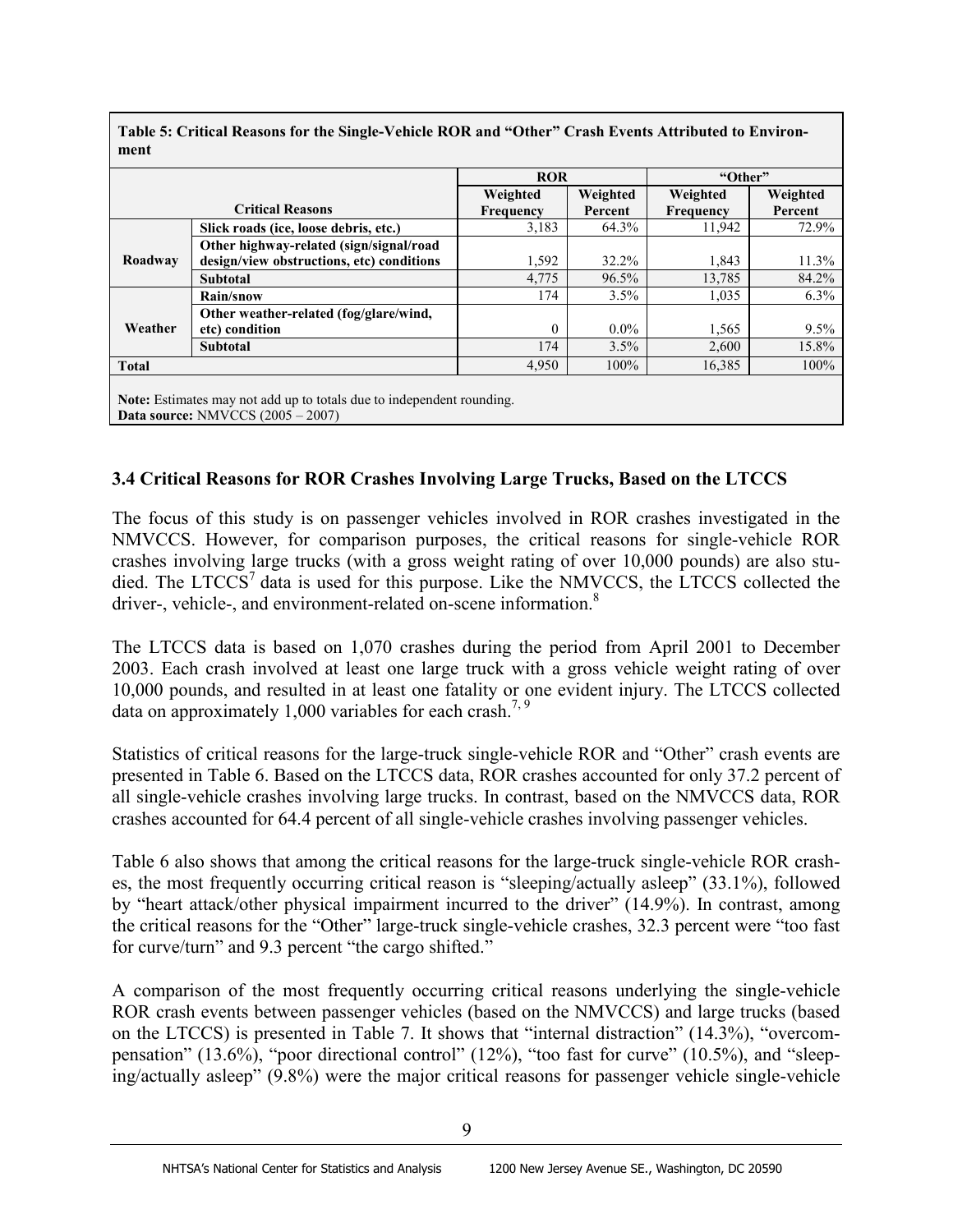ROR crashes. In the case of large-truck single-vehicle ROR crashes, "sleeping/actually asleep" (33.1%) and "heart attack/other physical impairment" (14.9%) were the most frequently assigned critical reasons. These high rates are probably due to the fact that drivers of large trucks usually drive long-distances on highways.<sup>10</sup>

|                                                            | <b>ROR</b>            |                     | Other                 |      |                     |
|------------------------------------------------------------|-----------------------|---------------------|-----------------------|------|---------------------|
| <b>Critical Reasons</b>                                    | Weighted<br>Frequency | Weighted<br>Percent | Weighted<br>Frequency |      | Weighted<br>Percent |
| <b>Driver-Related</b>                                      |                       |                     |                       |      |                     |
| Too Fast for curve/turn                                    | 782                   | $5.5\%$             | 7,719                 |      | 32.3%               |
| Sleeping /actually asleep                                  | 4,696                 | 33.1%               | 180                   |      | 0.8%                |
| Too fast for conditions to be able to respond              | 964                   | 6.8%                | 1,494                 |      | 6.2%                |
| Inattention (i.e., daydreaming)                            | 963                   | 6.8%                | 1,290                 |      | 5.4%                |
| Heart attack or other physical impairment of the ability   | 2,114                 | 14.9%               | 127                   |      | 0.5%                |
| Overcompensation                                           | 479                   | 3.4%                | 1,117                 |      | 4.7%                |
| Poor directional control e.g., failing to control vehicle. | 570                   | 4.0%                | 943                   |      | 3.9%                |
| Inadequate surveillance (e.g., failed to look, looked but) | $\theta$              | $0.0\%$             | 1,376                 |      | 5.8%                |
| Internal distraction                                       | 125                   | 0.9%                | 1,160                 |      | 4.8%                |
| Aggressive driving behavior                                | $\theta$              | $0.0\%$             | 814                   |      | 3.4%                |
| Other decision error                                       | 295                   | 2.1%                | 190                   |      | $0.8\%$             |
| <b>External distraction</b>                                | $\overline{272}$      | 1.9%                | $\overline{69}$       |      | 0.3%                |
| Illegal maneuver                                           | $\theta$              | $0.0\%$             | 157                   |      | 0.7%                |
| Following too closely to respond to unexpected actions     | 144                   | 1.0%                | $\theta$              |      | $0.0\%$             |
| Other critical non-performance                             | 138                   | 1.0%                | $\theta$              |      | $0.0\%$             |
| Misjudgment of gap or other's speed                        | $\theta$              | $0.0\%$             | 62                    |      | 0.3%                |
| Type of driver error unknown                               | 1,248                 | 8.8%                | $\overline{69}$       |      | 0.3%                |
| Unknown recognition error                                  | 396                   | 2.8%                | 659                   |      | 2.7%                |
| Unknown critical non-performance                           | 489                   | 3.4%                | $\theta$              |      | $0.0\%$             |
| <b>Vehicle-Related</b>                                     |                       |                     |                       |      |                     |
| Cargo shifted                                              | 280                   | 2.0%                | 2,223                 |      | $9.3\%$             |
| Tires/wheels failed                                        | $\theta$              | $0.0\%$             | 387                   |      | 1.6%                |
| <b>Brakes</b> failed                                       | $\overline{94}$       | 0.7%                | 230                   |      | 1.0%                |
| <b>Steering failed</b>                                     | $\overline{0}$        | $0.0\%$             | $\overline{69}$       |      | 0.3%                |
| Degraded braking capability                                | $\theta$              | $0.0\%$             | 758                   |      | 3.2%                |
| Suspension failed                                          | $\mathbf{0}$          | $0.0\%$             | 791                   |      | 3.3%                |
| <b>Environment (roadway and weather conditions)</b>        |                       |                     |                       |      |                     |
| Road design $-$ other                                      | $\overline{0}$        | $0.0\%$             | 356                   |      | 1.5%                |
| Slick roads (low friction road surface due to ice)         | 125                   | 0.9%                | 115                   |      | 0.5%                |
| Wind gust                                                  | $\overline{0}$        | $0.0\%$             | 127                   |      | 0.5%                |
| Road design - roadway geometry (e.g., ramp curvature)      | $\overline{c}$        | $0.0\%$             | $\boldsymbol{0}$      |      | $0.0\%$             |
| <b>Unknown reason for critical event</b>                   | $\overline{23}$       | 0.2%                | $\overline{0}$        |      | $0.0\%$             |
| Critical event not coded to this vehicle                   | $\theta$              | $0.0\%$             | 1,447                 |      | 6.1%                |
|                                                            |                       | 100%<br>Col.        |                       | Col. | 100%                |
| <b>Total</b>                                               | 14,198                | Row<br>37.2%        | 23,928                | Row  | 62.8%               |

**Note:** Estimates may not add up totals due to independent rounding. **Data source:** LTCCS (2001 – 2003)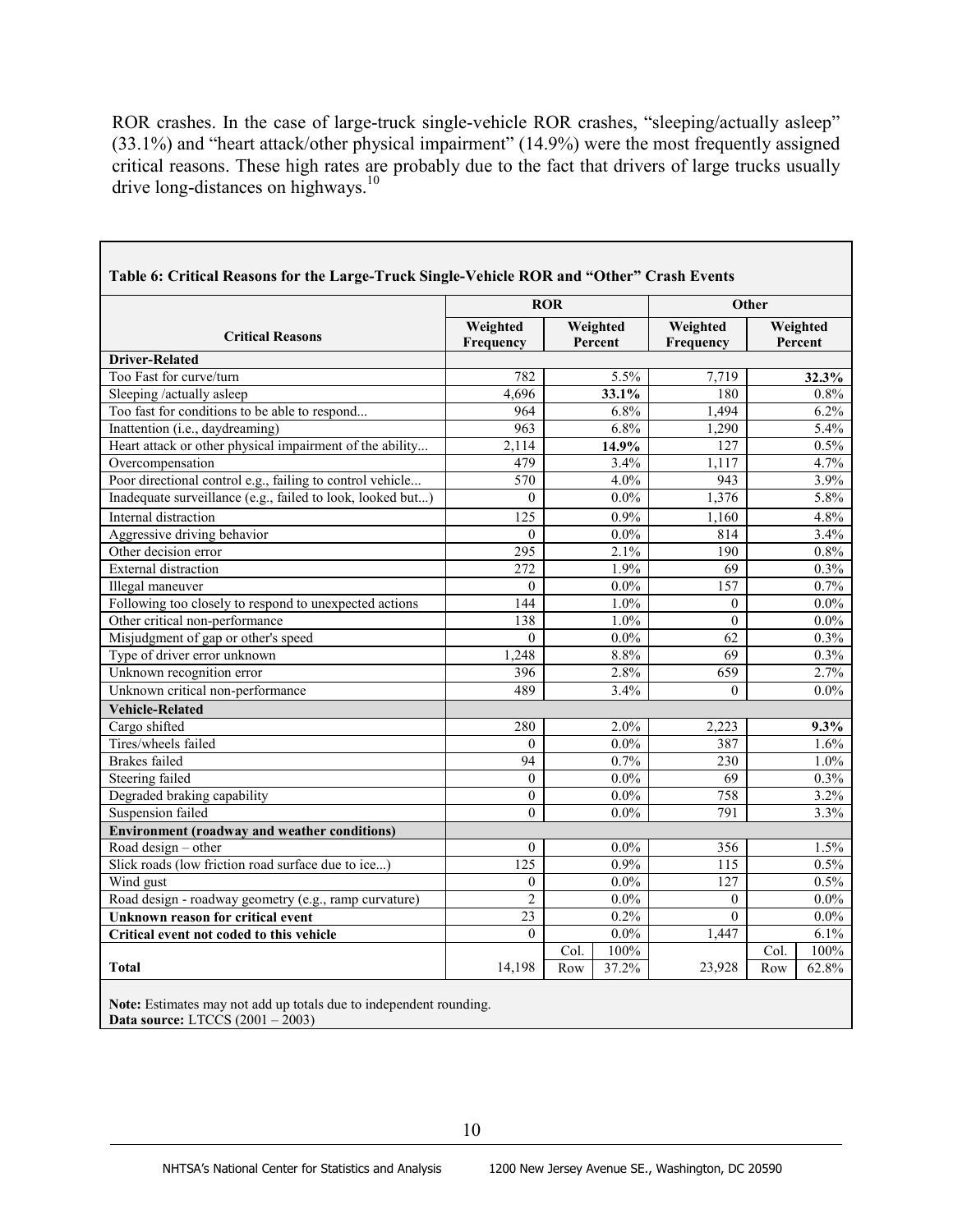#### **Table 7: A Comparison of Major Critical Reasons for the Passenger Vehicle and Large-Truck Single-Vehicle ROR Crash Events**

| <b>Critical Reasons</b>                | <b>Passenger Vehicle</b><br>(NMVCCS) | <b>Large Truck</b><br>(LTCCS) |
|----------------------------------------|--------------------------------------|-------------------------------|
|                                        | <b>Weighted Percent</b>              | <b>Weighted Percent</b>       |
| Sleep, that is, actually asleep        | $9.8\%$                              | $33.1\%$                      |
| Heart attack/other physical impairment | $6.7\%$                              | 14.9%                         |
| Internal distraction                   | $14.3\%$                             | $0.9\%$                       |
| Overcompensation                       | 13.6%                                | 3.4%                          |
| Poor directional control               | $12.0\%$                             | $4.0\%$                       |
| Too Fast for curve                     | $10.5\%$                             | 5.5%                          |
| Inattention                            | 1.3%                                 | $6.8\%$                       |
| External distraction                   | 2.6%                                 | 1.9%                          |

Note: The frequencies for Passenger Vehicle from the NMVCCS reported in this table are slightly different from those in Table 2. This difference is because the frequencies in this table are percentages of **all** critical reasons (**combined** driver, vehicle, and environment related critical reasons) while the frequencies in Table 2 are percentages of driver-related critical reasons.

**Data source:** NMVCCS (2005–2007) LTCCS (2001–2003)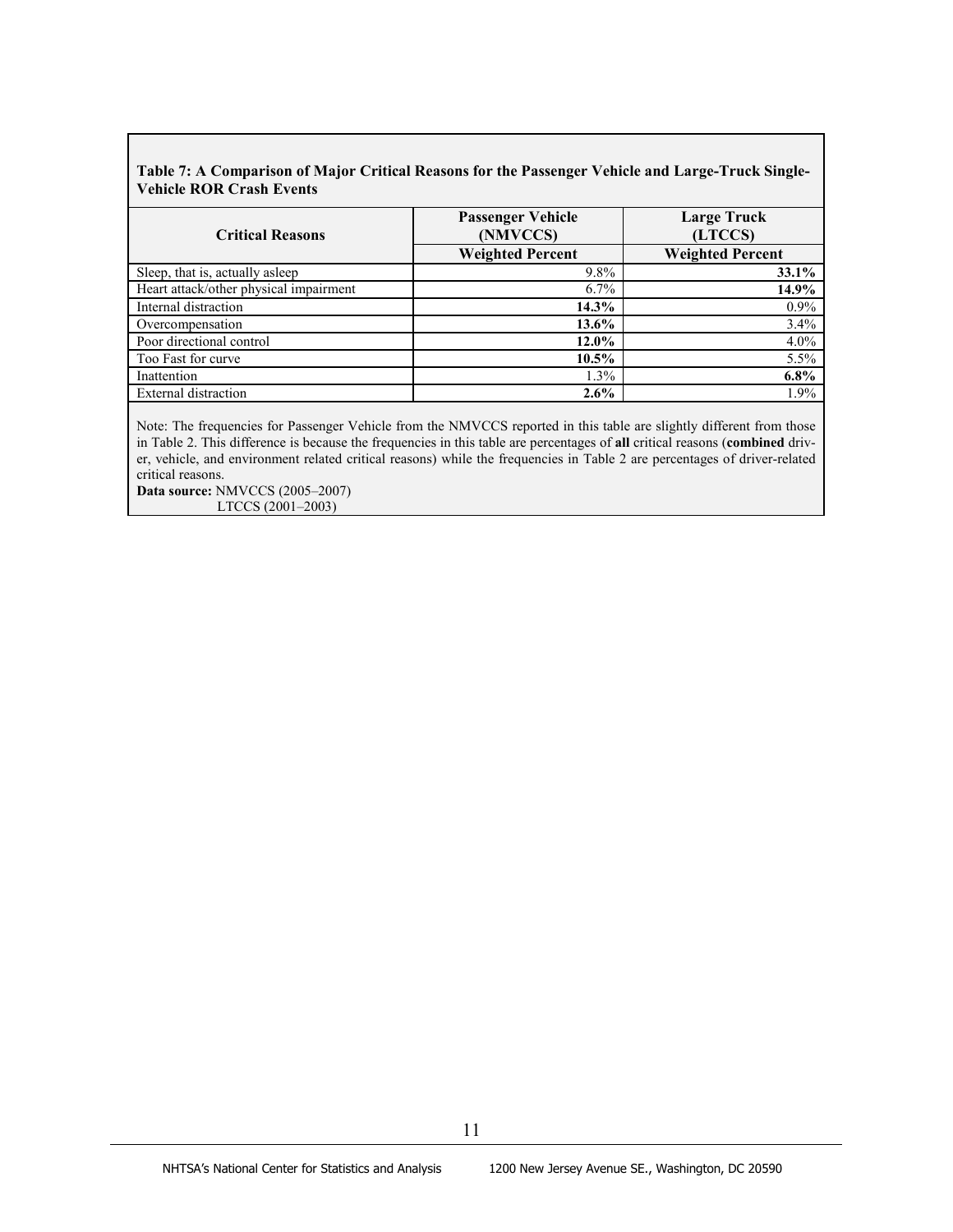# **4. Crash-Associated Factors in Single-Vehicle ROR Crashes**

In addition to the critical reasons, the NMVCCS data provides information about the driver-, vehicle-, and environment-related associated factors that were present in the pre-crash phase. This section focuses on the driver-related factors that pertain to driver's physical and mental conditions. Of particular interest are: driver inattention, driver alcohol presence, driver fatigue status, driver's gender, driver's work-related stress or pressure, driver's pre-existing physical and/or mental health conditions, driver's familiarity with the roadway, and whether the driver was in a hurry. One of the environment-related factors, roadway surface conditions, is also examined in this study.

For other factors such as driver drug use and cell phone use, the statistics show that these factors are associated with high risk of single-vehicle ROR crashes, though the association in these cases is not statistically significant (data not shown in this report).

Descriptive (univariate) analysis is conducted to study the crash-associated factors. The relative influence as well as the amount of risks each factor carried (odds ratio) in the occurrence of such crashes is assessed by logistic regression modeling.

## **4.1 Descriptive Analysis**

The factors examined below are driver inattention, driver alcohol presence, driver fatigue status, driver's gender, driver's work-related stress or pressure, driver's pre-existing physical and/or mental health conditions, driver's familiarity with the roadway, roadway surface conditions, and if the driver was in a hurry. To study the effect of each of these factors, the single vehicle crashes were categorized into two groups: the crashes in which the factor was present and those in which it was not present. The Wald chi-square test is used to assess if the differences in percentages between the two groups are statistically significant. For each of the examined factors, since it might not be coded in all NMVCCS crashes (i.e., missing or unknown values), the total crashes for the individual factor in Figures 1 through 9 may not add up to the totals of ROR and "Other" crashes as shown in Table 2.

## **Inattention**

In the NMVCCS, a driver was assessed inattentive if he or she was pre-occupied with concerns or the nature of these concerns such as personal problems, family problems, financial problems, preceding arguments, and future events (e.g., vacation and wedding). Figure 1 presents the frequencies of single-vehicle ROR and "Other" crashes by driver inattention.

Among single-vehicle crashes in which drivers were inattentive, 85.4 percent were ROR crashes, while in single-vehicle crashes that did not involve driver inattention, only 57.1 percent were ROR crashes. The difference between these two percentages is statistically significant at the 90 percent confidence level  $(\chi^2=4.23, p$ -value=0.0622). This indicates that inattention while driving is significantly associated with ROR crashes.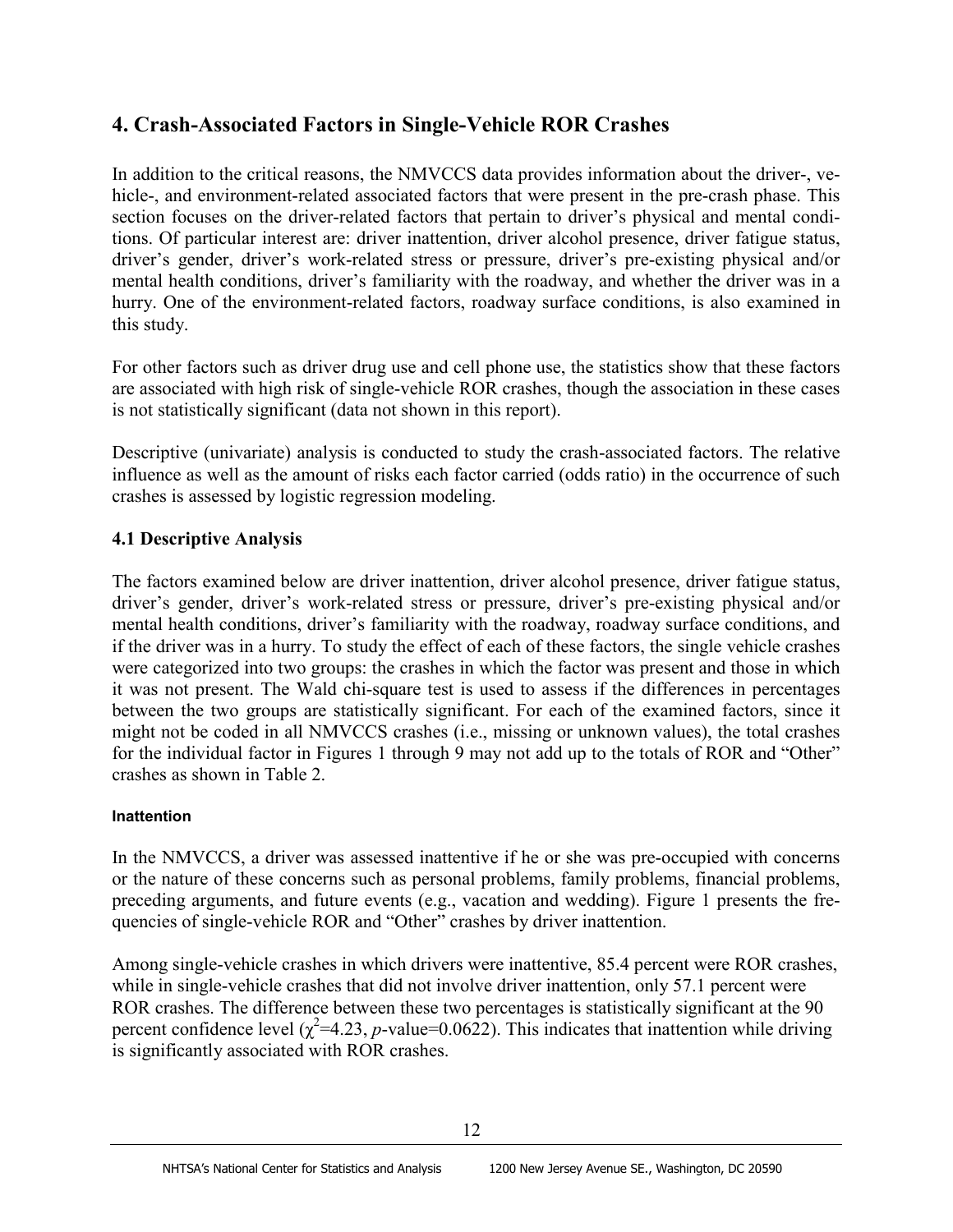



**(Crashes With Missing and Unknown Values for the Factor Not Included)**

#### **Driver Alcohol Presence**

In the NMVCCS, the variable "police reported alcohol presence" records the presence of alcohol for the driver as reported by police in the police accident report (PAR). Figure 2 presents the frequencies of single-vehicle ROR and "Other" crashes by driver alcohol presence.

Among single-vehicle crashes with the presence of alcohol for the driver, 83.6 percent were ROR crashes, while in single-vehicle crashes without driver alcohol presence, only 60.9 percent were ROR crashes. The difference between these two percentages is statistically significant at the 90 percent confidence level  $(\chi^2=19.26, p$ -value=0.0009). This indicates that driver alcohol presence is significantly associated with ROR crashes.



**Figure 2: Single-Vehicle Crashes by Driver Alcohol Presence (Crashes With Missing and Unknown Values for the Factor Not Included)**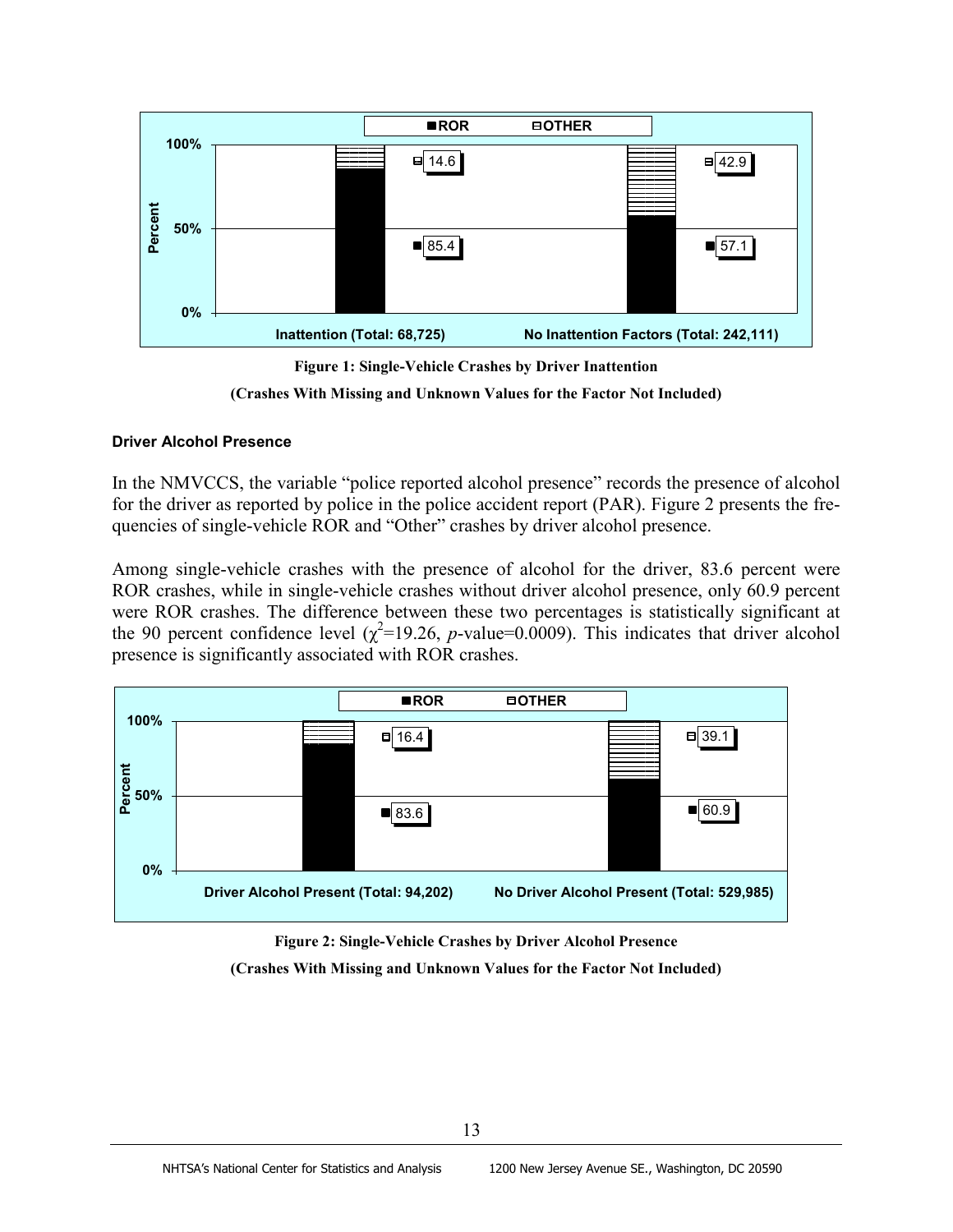#### **Fatigue**

In the NMVCCS, the fact that a driver was fatigued is based on an evaluation of the driver's current and preceding sleep schedules, current and preceding work schedules, and a variety of other fatigue-related factors including recreational and non-work activities. Figure 3 shows the frequencies of single-vehicle ROR and "Other" crashes by driver fatigue status.

Among single-vehicle crashes in which the driver was fatigued in the pre-crash phase, 83.9 percent were ROR crashes, while among single-vehicle crashes in which the driver was not fatigued, only 55.5 percent were ROR crashes. The difference between the two percentages is statistically significant at the 90 percent confidence level  $(\chi^2=9.39, p$ -value=0.0098). Therefore, it is more likely for a ROR crash to occur if the driver is fatigued as compared to if she/he is not.







#### **Pre-Existing Physical or Mental Health Conditions**

Figure 4 shows the frequencies of single-vehicle ROR and "Other" crashes by driver's preexisting physical or mental health conditions. Among single-vehicle crashes in which the driver had pre-existing physical or mental health conditions, 75.6 percent were ROR crashes. This is significantly higher than the percentage (58.7%) of ROR crashes in which drivers did not have such conditions  $(\chi^2 = 25.3, p$ -value=0.0003). This shows that drivers with pre-existing physical or mental health conditions are more likely to be involved in ROR crashes as compared to those who do not have such health conditions.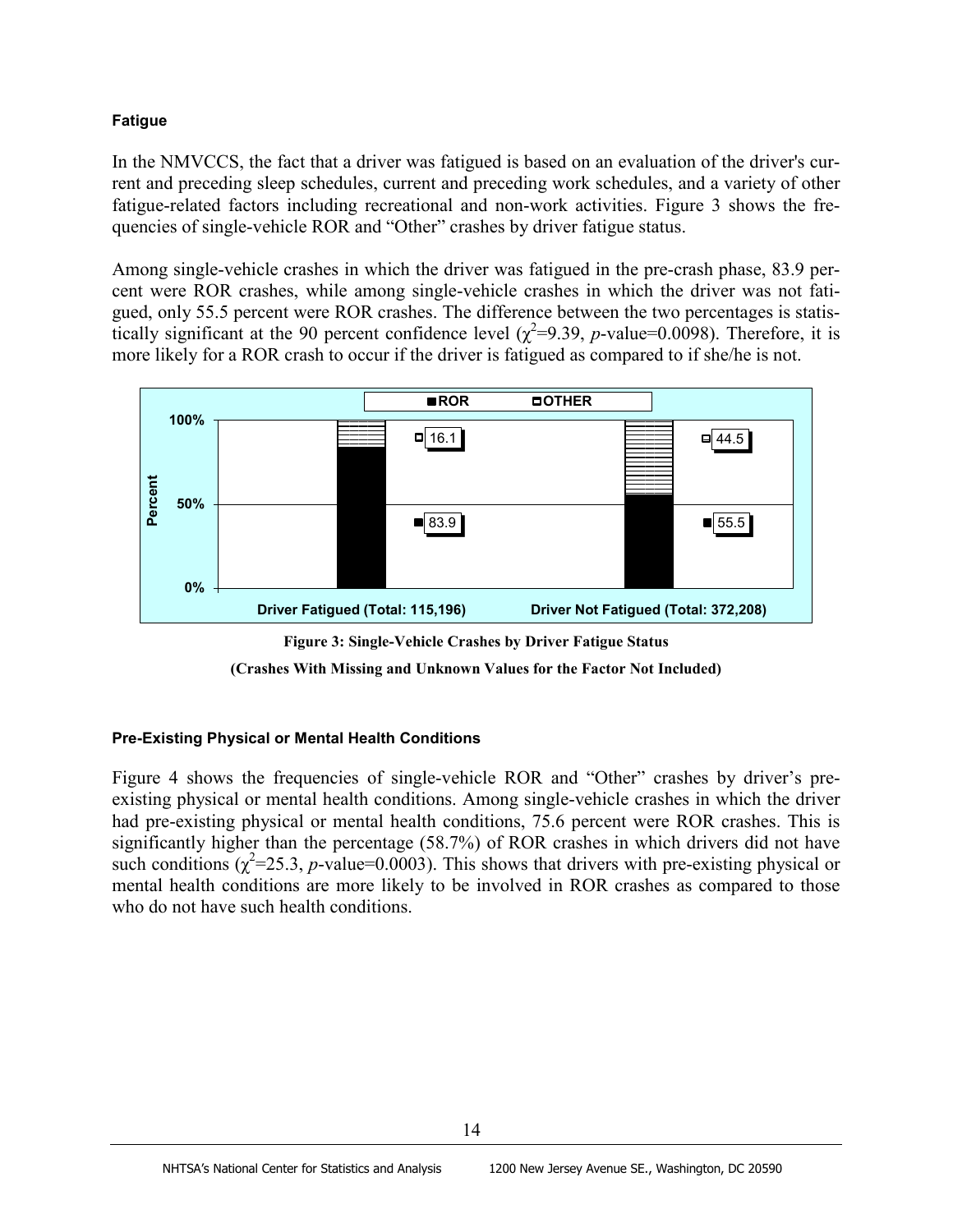

**Figure 4: Single-Vehicle Crashes by Driver's Pre-Existing Physical or Mental Health Conditions (Crashes With Missing and Unknown Values for the Factor Not Included)**

#### **Gender**

Figure 5 shows that among single-vehicle crashes with male drivers, 68.1 percent were ROR crashes, while among single-vehicle crashes with female drivers, 61.1 percent were ROR crashes. The difference between these two percentages is statistically significant at the 90 percent confidence level  $(\chi^2 = 5.17, p$ -value=0.0421). Thus, one could infer that the vehicles with male drivers are more likely to be involved in ROR crashes as compared to the vehicles with female drivers.



**Figure 5: Single-Vehicle Crashes by Driver's Gender**

**(Crashes With Missing and Unknown Values for the Factor Not Included)**

#### **Familiarity With Roadway**

In the NMVCCS, the driver's self-reported frequency of driving the roadway is used to define the driver's familiarity with the roadway on which the crash occurred. If the frequency of driving was daily, weekly, several times a month, or monthly, the driver is defined to be familiar with the roadway. Driving rarely or for the first time on the road indicates the driver's unfamiliarity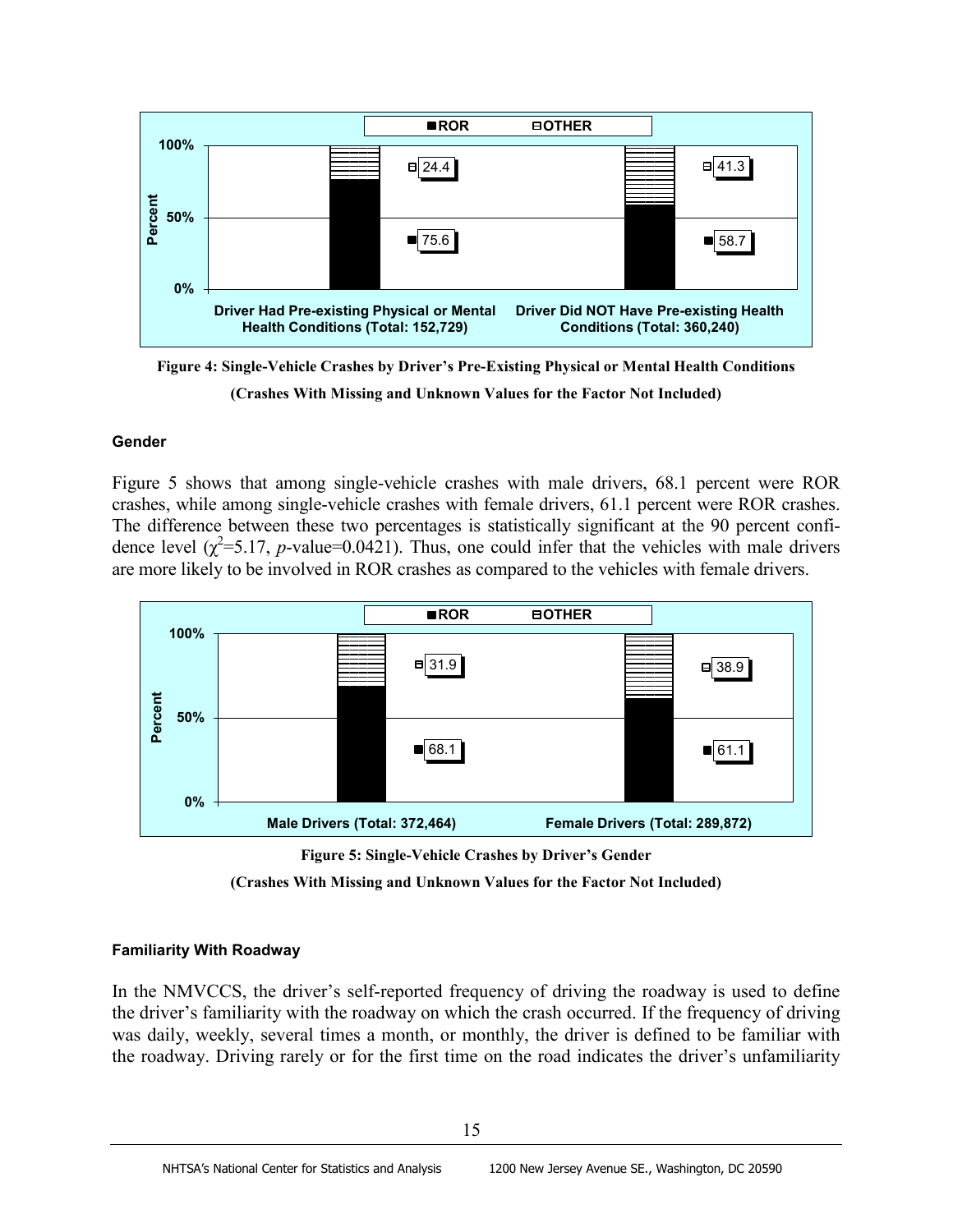with the roadway. Figure 6 shows the frequencies of single-vehicle ROR and "Other" crashes by driver's familiarity with the roadway on which the crash occurred.

Among single-vehicle crashes in which the driver was familiar with the roadway, 63.9 percent were ROR crashes. When the driver was not familiar with the roadway, 54.1 percent of the single-vehicle crashes were ROR crashes. The difference between these two percentages is statistically significant at the 90 percent confidence level ( $\chi^2$ =15.5, *p*-value=0.0020). The conclusion from the chi-square test, driving on familiar roadways is more likely to be involved in ROR crashes, seems to be not so intuitive. One of the possible explanations is that being familiar with the roadway makes the driver less cautious while driving.



**Figure 6: Single-Vehicle Crashes by Driver's Familiarity with the Roadway**

**(Crashes With Missing and Unknown Values for the Factor Not Included)**

#### **Work-Related Stress or Pressure**

In the NMVCCS, driver's work-related stress or pressure was documented if the driver had been in this state in the days leading up to the crash. Figure 7 presents the frequencies of singlevehicle ROR and "Other" crashes by driver's work-related stress or pressure.

Among single-vehicle crashes in which the driver was feeling some type of work-related stress or pressure in the pre-crash phase, 86.4 percent were ROR crashes. However, only 59.5 percent were ROR crashes among single-vehicle crashes in which the driver was not feeling workrelated stress or pressure. The difference between these two percentages is statistically significant at the 90 percent confidence level  $(\chi^2=3.23, p$ -value=0.0973). Thus, one could infer that drivers experiencing work-related stress or pressure are more likely to be involved in ROR crashes.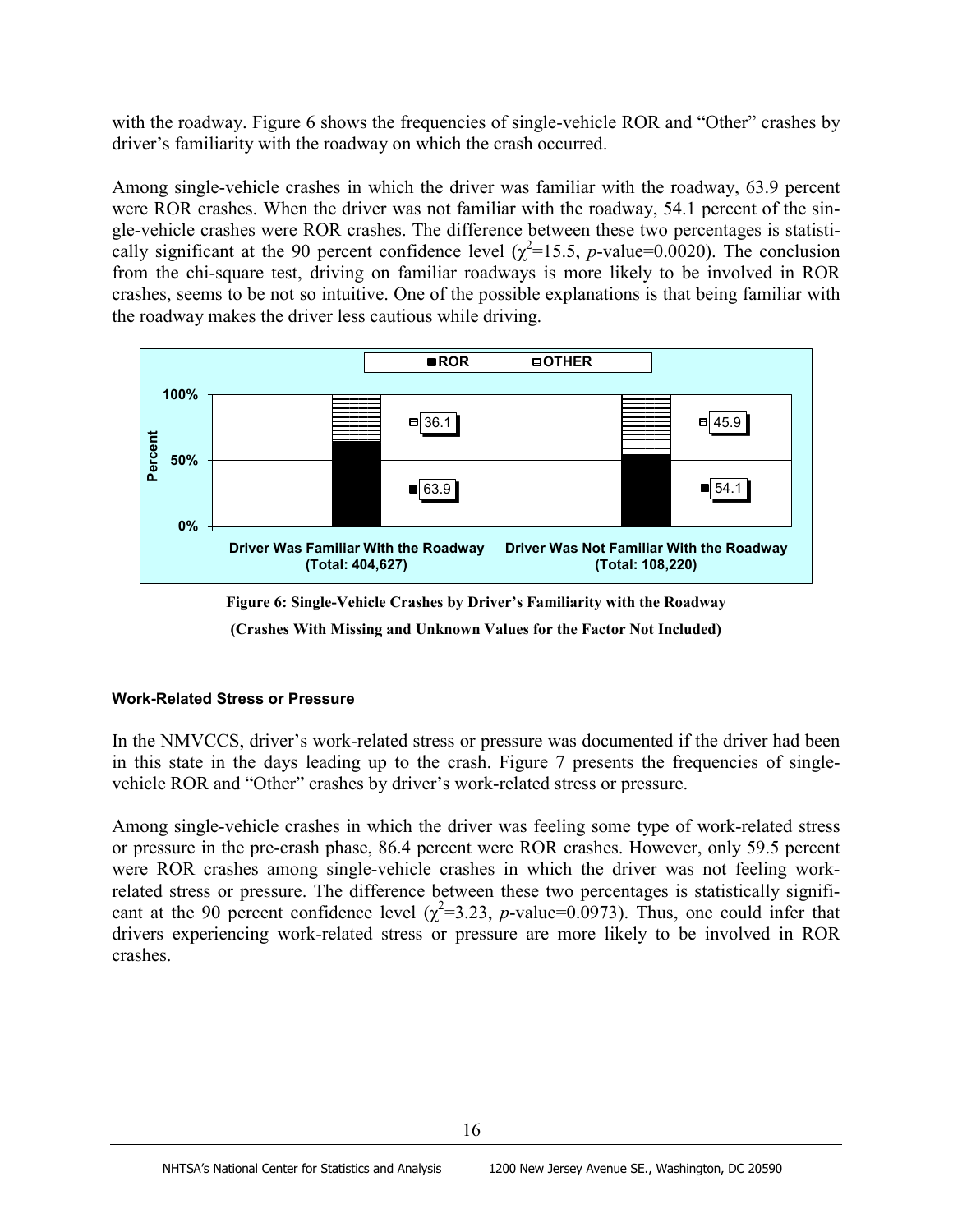

**Figure 7: Single-Vehicle Crashes by Driver's Work-Related Stress or Pressure**

**(Crashes With Missing and Unknown Values for the Factor Not Included)**

#### **Roadway Surface Conditions**

Two categories of roadway surface conditions are considered in this study: dry and wet (with standing water, snow, slush, or ice). The frequencies of single-vehicle ROR and "Other" crashes by roadway surface conditions are shown in Figure 8.

Among single-vehicle crashes in which the roadway surface was dry**,** 70.6 percent were ROR crashes. In contrast, among single-vehicle crashes in which the roadway surface was wet with water or ice or snow, only 47.3 percent were ROR crashes. The difference between these two percentages is statistically significant at the 90 percent confidence level  $(\chi^2=58.19, p$ value<0.0001). Thus, the occurrence of ROR crashes on wet roadways is less likely as compared to dry roadways. One possible explanation for this inference is that while driving on wet roadways drivers usually exercise more cautions.



**Figure 8: Single-Vehicle Crashes by Roadway Surface Conditions**

**(Crashes With Missing and Unknown Values for the Factor Not Included)**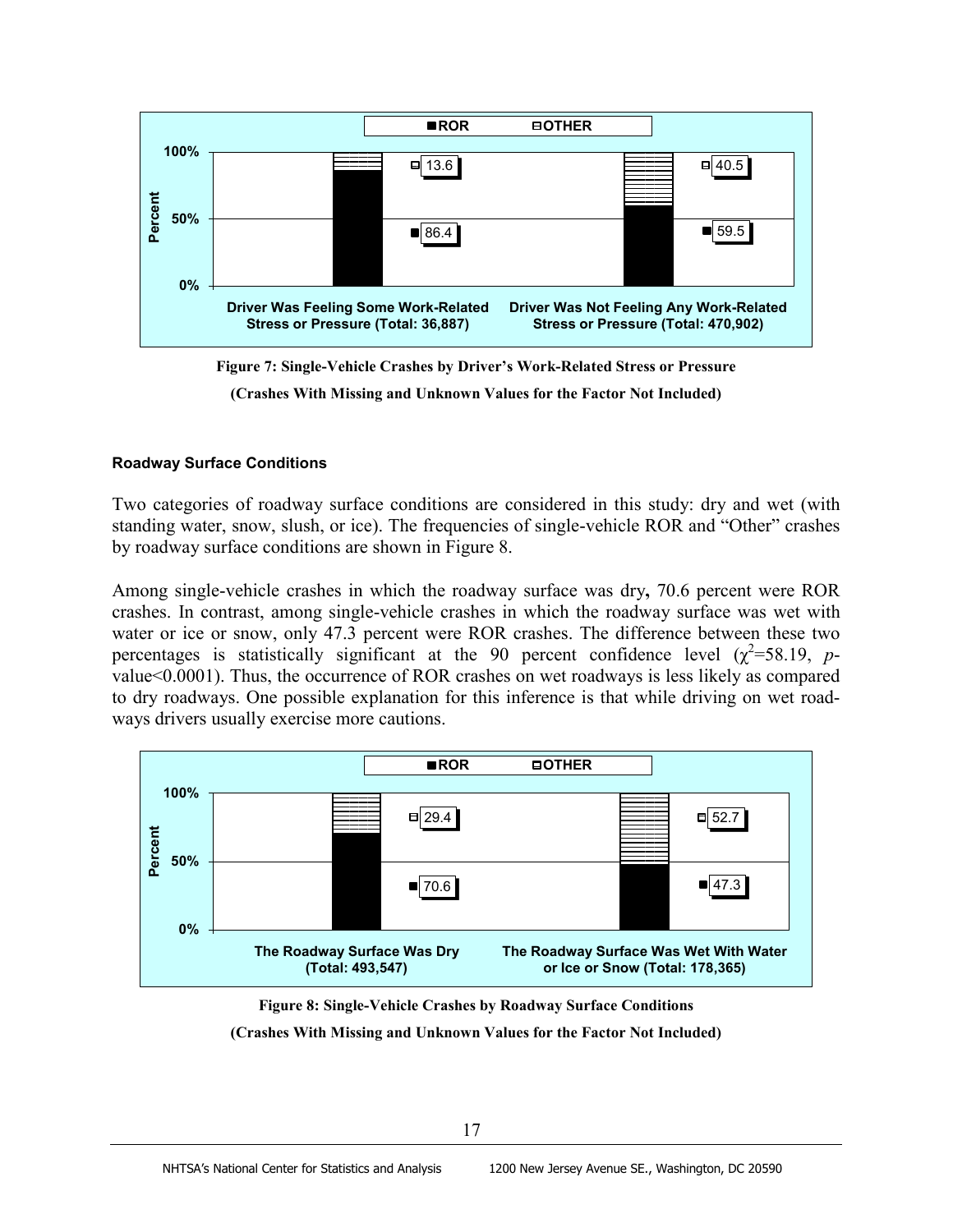## **In a Hurry**

The NMVCCS researchers identify whether a driver was in a hurry and provide the driver's reasons such as: late for start of work shift, late for start of school classes, late for business appointment, work related delivery schedule, late for social appointment, pursuing/fleeing, and normal driving pattern. Figure 9 presents the frequencies of single-vehicle ROR and "Other" crashes based on whether the driver was in a hurry or not.

Among single-vehicle crashes in which the driver was in a hurry, 82.9 percent were ROR crashes, while among single-vehicle crashes in which the driver was not in a hurry, 59.9 percent were ROR crashes. The difference between these two percentages is statistically significant at the 90 percent confidence level  $(\chi^2=16.69, p$ -value=0.0015). Thus, drivers, when in a hurry, are more likely to be involved in ROR crashes.



**Figure 9: Single-Vehicle Crashes Based on Whether the Driver Was in a Hurry**

**(Crashes With Missing and Unknown Values for the Factor Not Included)**

# **4.2 Logistic Regression Analysis**

The analysis in Section 4.1 shows that crash-associated factors such as driver inattention, driver alcohol presence, driver fatigue status, and driver's gender, etc., are significant contributors to the occurrence of single-vehicle ROR crashes. It remains to assess their relative influence as well as estimate the amount of risk each carried (odds ratio) in the occurrence of such crashes. Logistic regression is used for this purpose. This is a statistical procedure that predicts the probability (p) of occurrence of an event (single-vehicle ROR crash, in the present case) as a consequence of certain factors (driver inattention, driver fatigue status, and driver's gender, etc., in the present case). The logistic regression model provides log of odds  $[= \log (p/(1-p))]$  as a function of the predictors:

Log (odds of single-vehicle ROR crash)  $=$  a<sub>0</sub> + a<sub>1</sub>×driver inattention + a<sub>2</sub>× driver alcohol presence + … + a<sub>9</sub>×driver's gender

where  $a_0$  is the intercept and  $\{a_1, a_2, a_3, a_9\}$  are the regression coefficients.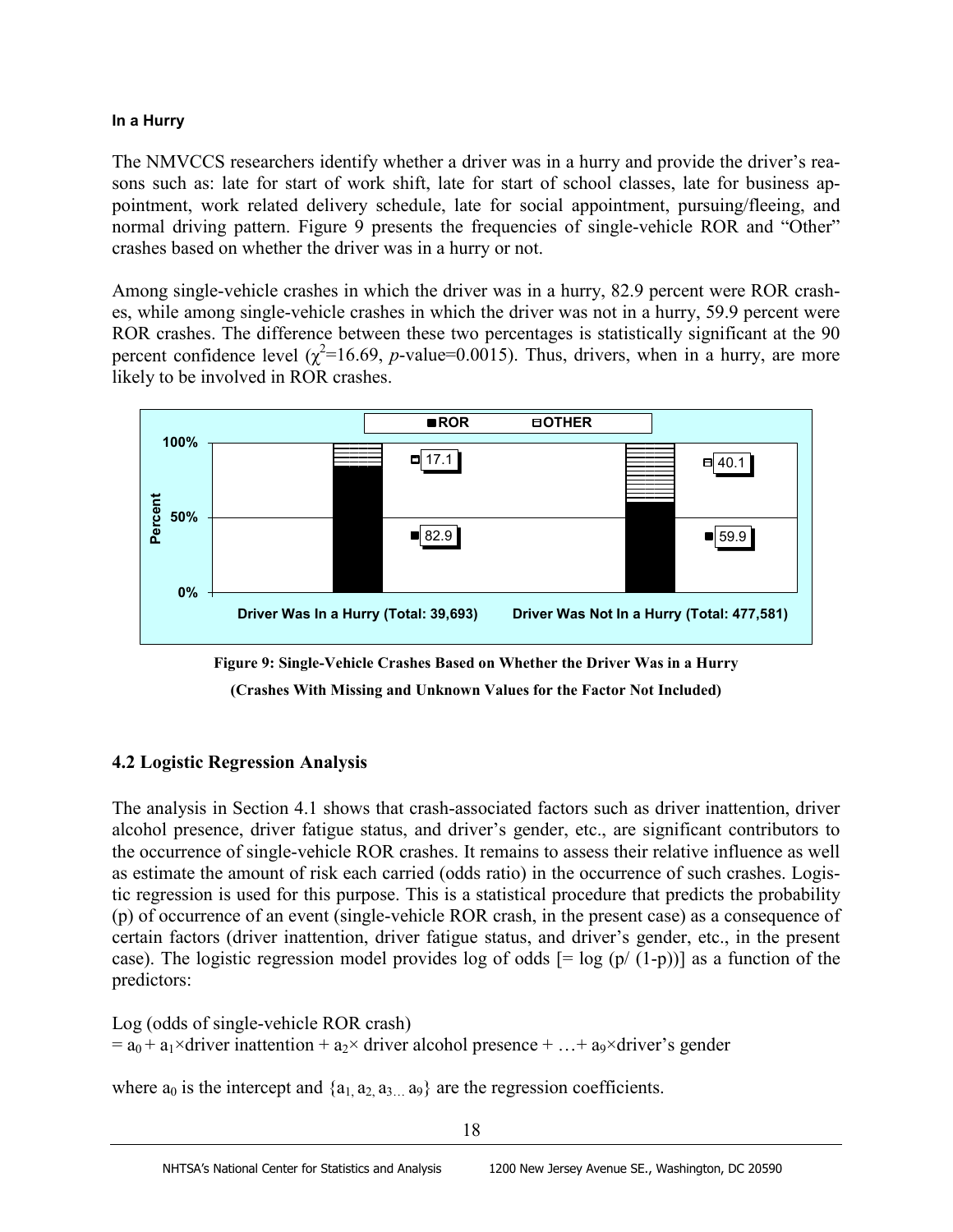The odds ratio estimated in the logistic regression can tell a great deal about the risk a certain factor carried in contributing to the occurrence of ROR crashes. Odds ratio measures the magnitude of increase in odds of occurrence of an event as a result of a unit increase (for dichotomous variables, from 0 to 1) in a predictor.

The estimates of logistic regression coefficients and the corresponding odds ratio from the SAS SURVEYLOGISTIC procedure are shown in Table 8.

The ordered (decreasing) estimates of regression coefficients show that the most influential factor in the occurrence of single-vehicle ROR crashes was the factor "driver inattention," followed by "driver was fatigued," "driver was in a hurry," "the roadway surface was dry," "driver alcohol present," "driver was familiar with the roadway," "driver had pre-existing physical or mental health conditions," "driver was male," and "driver was feeling work-related stress or pressure."

Table 8 also shows odds ratio estimates of these crash-associated factors from the SAS logistic regression procedure.

- The odds ratio 3.66 for the factor "driver inattention" shows that the odds of being involved in an ROR crash for an inattentive driver were 3.66 times greater than the odds for an attentive driver.
- The odds ratio 3.48 for the factor "driver was fatigued" shows that the odds of being involved in an ROR crash for a fatigued driver were 3.48 times greater than the odds for a not fatigued driver.
- The odds ratio 3.20 for the factor "driver was in a hurry" shows that the odds of being involved in an ROR crash when driver was in a hurry were 3.20 times greater than the odds when driver was not in a hurry.

Similarly, the factors "the roadway surface was dry," "driver alcohol present," "driver was familiar with the roadway," "driver had pre-existing physical or mental health conditions," and "driver was male," were also statistically significantly linked with increased risk of single-vehicle ROR crash. The factor "driver was feeling work-related stress or pressure" was linked with the increased risk of single-vehicle ROR crash, though the link is not statistically significant at the 90 percent confidence level.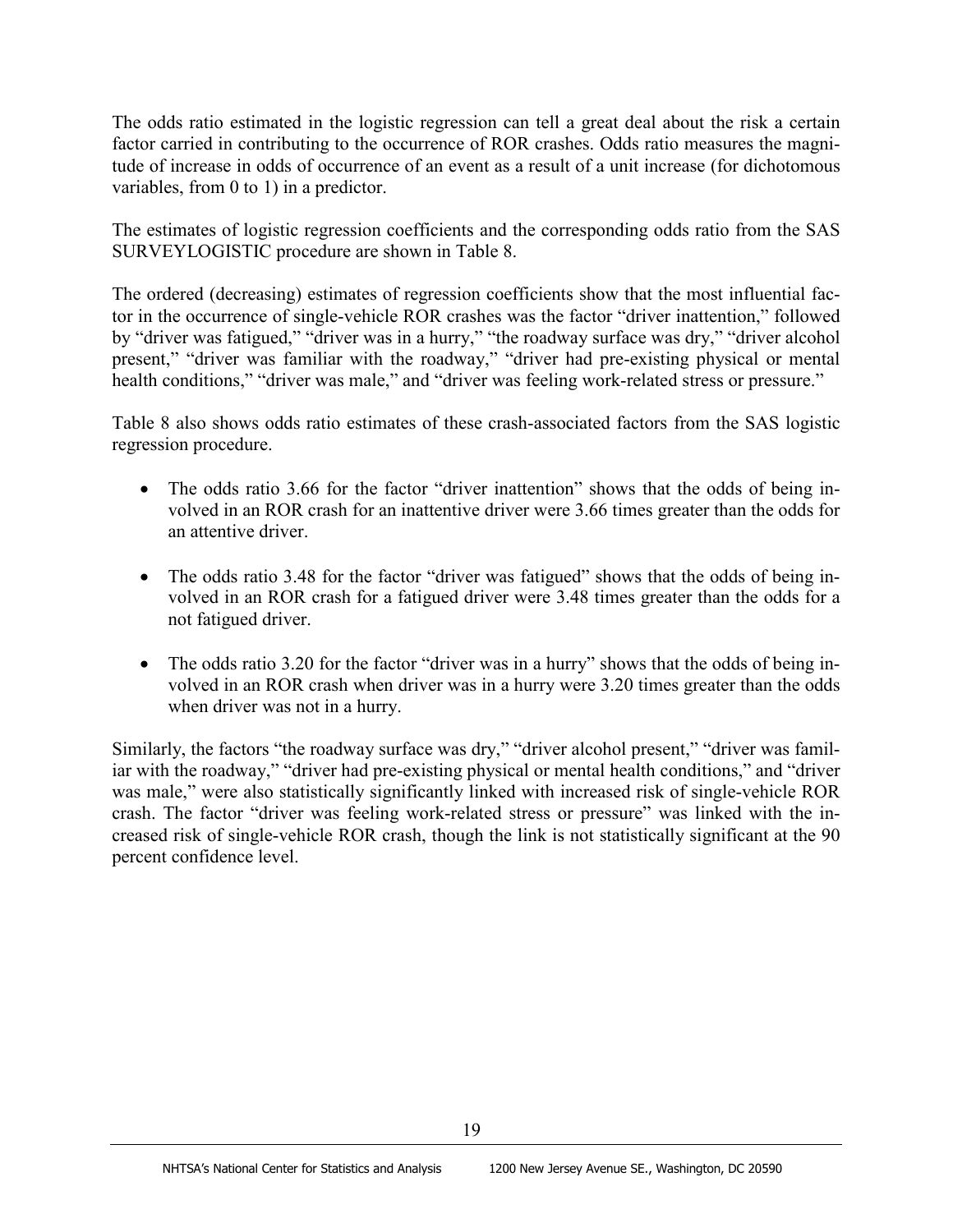| Variable                                                  | Coefficient | <b>Odds Ratio</b> | <i>p</i> -value |
|-----------------------------------------------------------|-------------|-------------------|-----------------|
| Driver Inattention                                        | 1.2967      | 3.66              | < 0001          |
| Driver Was Fatigued                                       | 1.2463      | 3.48              | < 0001          |
| Driver Was In a Hurry                                     | 1.1630      | 3.20              | < 0.001         |
| The Roadway Surface Was Dry                               | 0.9928      | 2.70              | < 0001          |
| Driver Alcohol Present                                    | 0.9215      | 2.51              | 0.0218          |
| Driver Was Familiar with the Roadway                      | 0.7265      | 2.07              | 0.0032          |
| Driver Had Pre-Existing Physical/Mental Health Conditions | 0.5924      | 1.81              | 0.0031          |
| Driver Was Male                                           | 0.2787      | 1.32              | 0.0217          |
| Driver Was Feeling Work-Related Stress or Pressure        | 0.2252      | 1.25              | 0.5457          |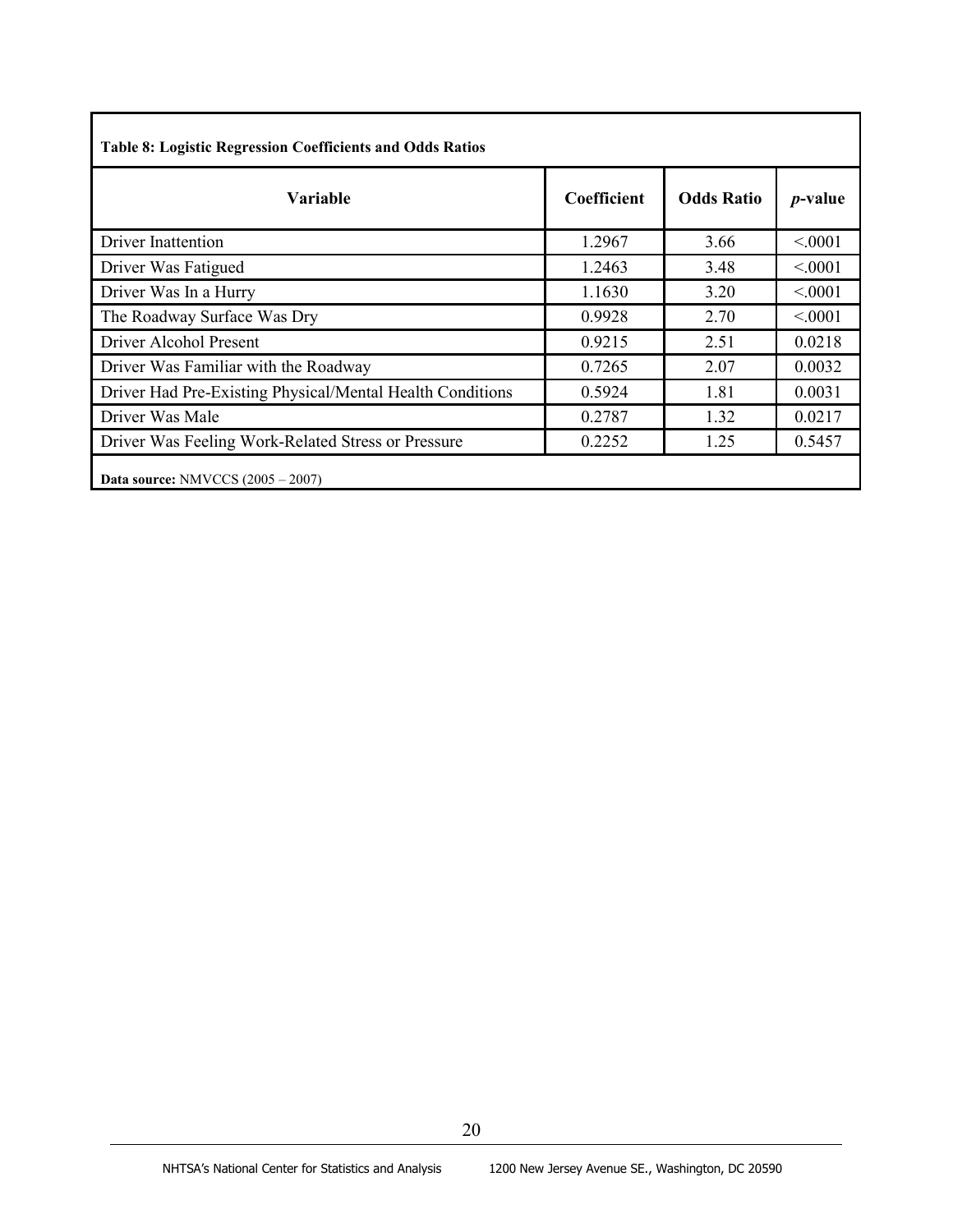# **5. The Effect of ABS and ESC on Run-Off-Road Crashes**

Crash avoidance technologies are becoming increasingly useful in reducing traffic fatalities and injuries. In recent years, many new crash avoidance technologies such as lane departure systems and ESC systems have either been in the stages of design, development and refinement, or been already widely applied to the newer model vehicles. One primary objective of the NMVCCS is to help the highway safety community to evaluate and develop the vehicle-related crash avoidance technologies by identifying pre-crash events and factors leading up to a crash. This section investigates the role of two important technologies, ESC and ABS, in ROR crashes based on the NMVCCS data.

ABS is a four-wheel system that prevents wheel lock-up by automatically modulating the brake pressure during an emergency stop. By preventing the wheels from locking, it enables the driver to maintain steering control and stop in the shortest possible distance under most conditions. ESC is an evolution of the ABS concept. ESC uses a computerized technology that improves the safety of a vehicle's stability by detecting and preventing loss of control. According to FMVSS 126, all new passenger vehicles are required to be equipped with ESC after September 1, 2011.

Previous studies in the early 1990s showed significant increases in fatal run-off-road crashes involved ABS-equipped vehicles.<sup>11</sup>A second generation of analyses around the year of 2000 showed much smaller increases in run-off-road crashes with ABS and the increases were no longer statistically significant. A recent NHTSA study<sup>12</sup> evaluating the long-term effect of ABS in passenger vehicles reported that ABS had a close to zero net effect on fatal crashes (FARS, 1995-2007) but ABS was quite effective in non-fatal crashes (National Automotive Sampling System General Estimates System (NASS-GES), 1995-2007) at the 90 percent confidence level, reducing the overall crash involvement rate by 6 percent in passenger cars and by 8 percent in light trucks. The reduced significance of ABS's involvement in ROR crashes along the timeline of the studies in the past two decades may be due to the following two reasons: (1) drivers have known better how ABS works; and (2) more important, the sample sizes for the later studies were much larger. This most recent NHTSA report also studied the combined effect of ESC and ABS and concluded that ESC along with ABS would prevent a large proportion of fatal and nonfatal crashes.<sup>12</sup>

The EQUIP (Equipment) file in the NMVCCS dataset has collected information on the availability and use of equipments on-board the vehicles, both original equipment (OEM) and aftermarket. There is one record for each type of pre-listed equipment (which may or may not be present on-board) for each case vehicle. This makes it possible to evaluate the effect of ABS and/or ESC on fatal and non-fatal run-off-road crashes. In this section, the estimated percentages of ROR crash involvement of passenger vehicles equipped with ABS and/or ESC[\\*](#page-28-0) are compared with those of the passenger vehicles not equipped with the technologies.

<span id="page-28-0"></span> <sup>\*</sup> In the NMVCCS, the availability and use of ESC reflects mostly standard ESC because it is difficult to know whether a particular vehicle has optional ESC installed.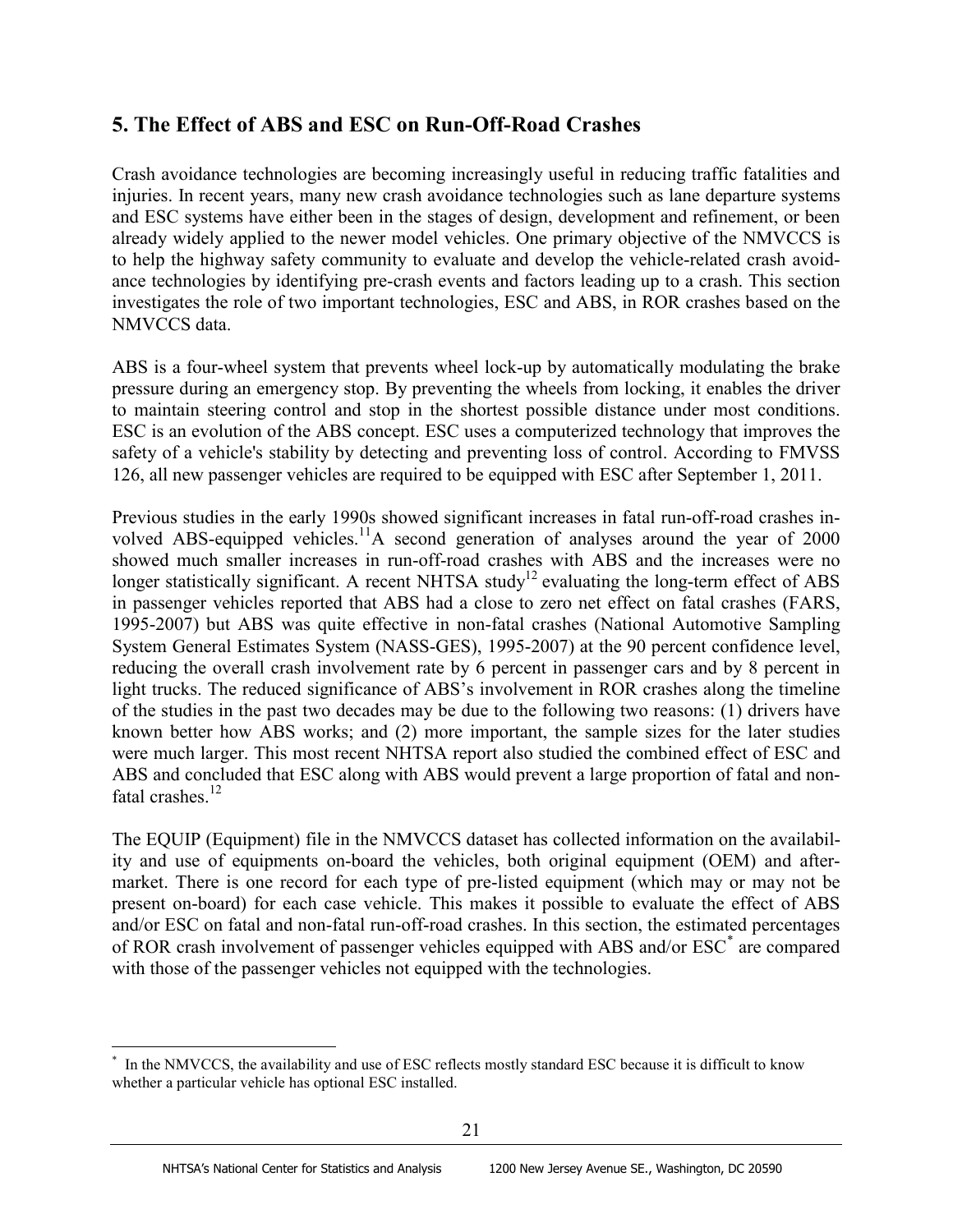To overcome the small sample size limitations in estimating, the evaluation of ABS and ESC in this section includes all passenger vehicles in both single- and multiple-vehicle ROR crashes. Discussions of ROR crashes in previous sections of this report concern single-vehicle crashes only unless otherwise stated.

#### **ABS Versus "Neither ABS Nor ESC"**

The percentages of vehicles equipped with ABS versus "neither ABS nor ESC" involved in ROR crashes are displayed in Figure 10. It shows that for the vehicles equipped with ABS, 13.2 percent ran off the road, while for the vehicles equipped with neither ABS nor ESC, 14.6 percent ran off the road. The odds ratio of  $1.1<sup>†</sup>$  $1.1<sup>†</sup>$  $1.1<sup>†</sup>$  shows that the odds of being involved in ROR crashes for the vehicles equipped with neither ABS nor ESC were 1.1 times greater than the odds for the vehicles equipped with ABS. This positive effect of ABS on reducing the ROR crashes is not statistically significant at the 90 percent confidence level (*p*-value=0.500).



**Figure 10: ROR Crash Involvement Among Vehicles Equipped With ABS Versus "Neither ABS Nor ESC"**

## **"ABS Only" Versus "Both ABS and ESC"**

The percentages of vehicles equipped with "ABS only" versus "both ABS and ESC" involved in ROR crashes are shown in Figure 11. It shows that for the vehicles equipped with both ABS and ESC, 7.5 percent ran off the road, while for the vehicles equipped with ABS only, 13.2 percent ran off the road.

The odds ratio of 1.9  $\text{\textdegree}$  shows that the odds of being involved in ROR crashes for the vehicles equipped with ABS only were 1.9 times greater than the odds for the vehicles equipped with both ABS and ESC. There was a positive effect of ESC on reducing the ROR crashes, though the association is not statistically significant at the 90 percent confidence level (*p*-value=0.154).

<span id="page-29-0"></span> $\dagger$  1.1 = [0.146/(1-0.146)]/[0.132/(1-0.132)]

<span id="page-29-1"></span> $\overline{a}$  1.9 = [0.132/(1-0.132)]/[0.075/(1-0.075)]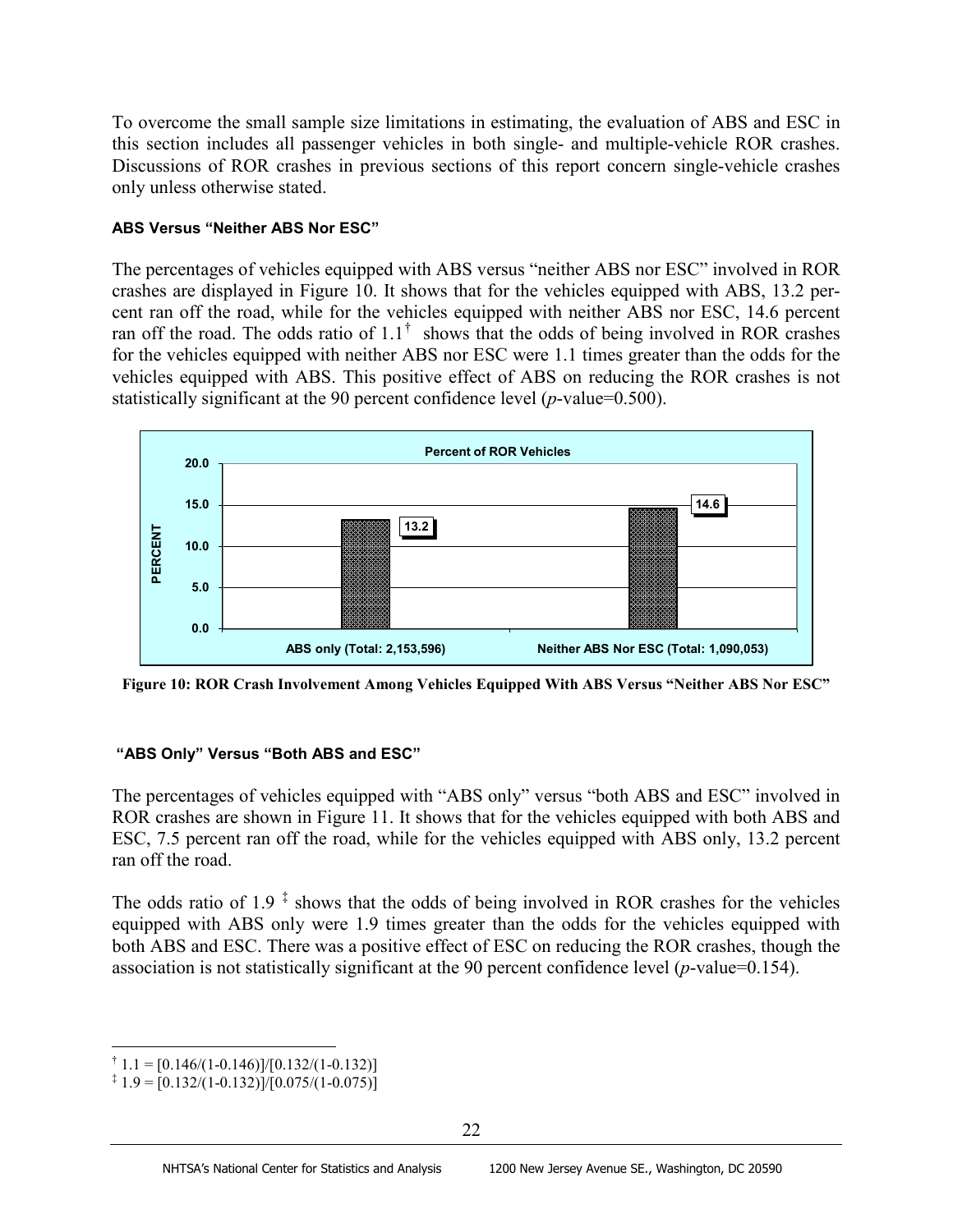

**Figure 11: ROR Crash Involvement Among Vehicles Equipped With "ABS Only" Versus "Both ABS And ESC"**

#### **"Both ABS and ESC" Versus "Neither ABS Nor ESC"**

The percentages of vehicles equipped with "both ABS and ESC" versus "neither ABS nor ESC" involved in ROR crashes are presented in Figure 12. It shows that for the vehicles equipped with both ABS and ESC, 7.5 percent ran off the road, while for the vehicles equipped with neither ABS nor ESC, 14.6 percent ran off the road.

The odds ratio of 2.1  $\frac{8}{3}$  shows that the odds of being involved in ROR crashes for the vehicles equipped with neither ABS nor ESC were 2.1 times greater than the odds for the vehicles equipped with both ABS and ESC. This is statistically significant at the 90 percent confidence level (*p*-value=0.065). Thus, one could infer that the combined effect of ABS and ESC systems on reducing the ROR crashes is significant. This result agrees with the finding in the aforementioned NHTSA report<sup>12</sup>, which, based on the data from FARS and GES, claimed that the combination of ABS and ESC would reduce fatal ROR crashes by an estimated 30 percent in passenger cars and by 68 percent in light trucks.

<span id="page-30-0"></span> $\frac{1}{2}$  2.1 = [0.146/(1-0.146)]/[0.075/(1-0.075)]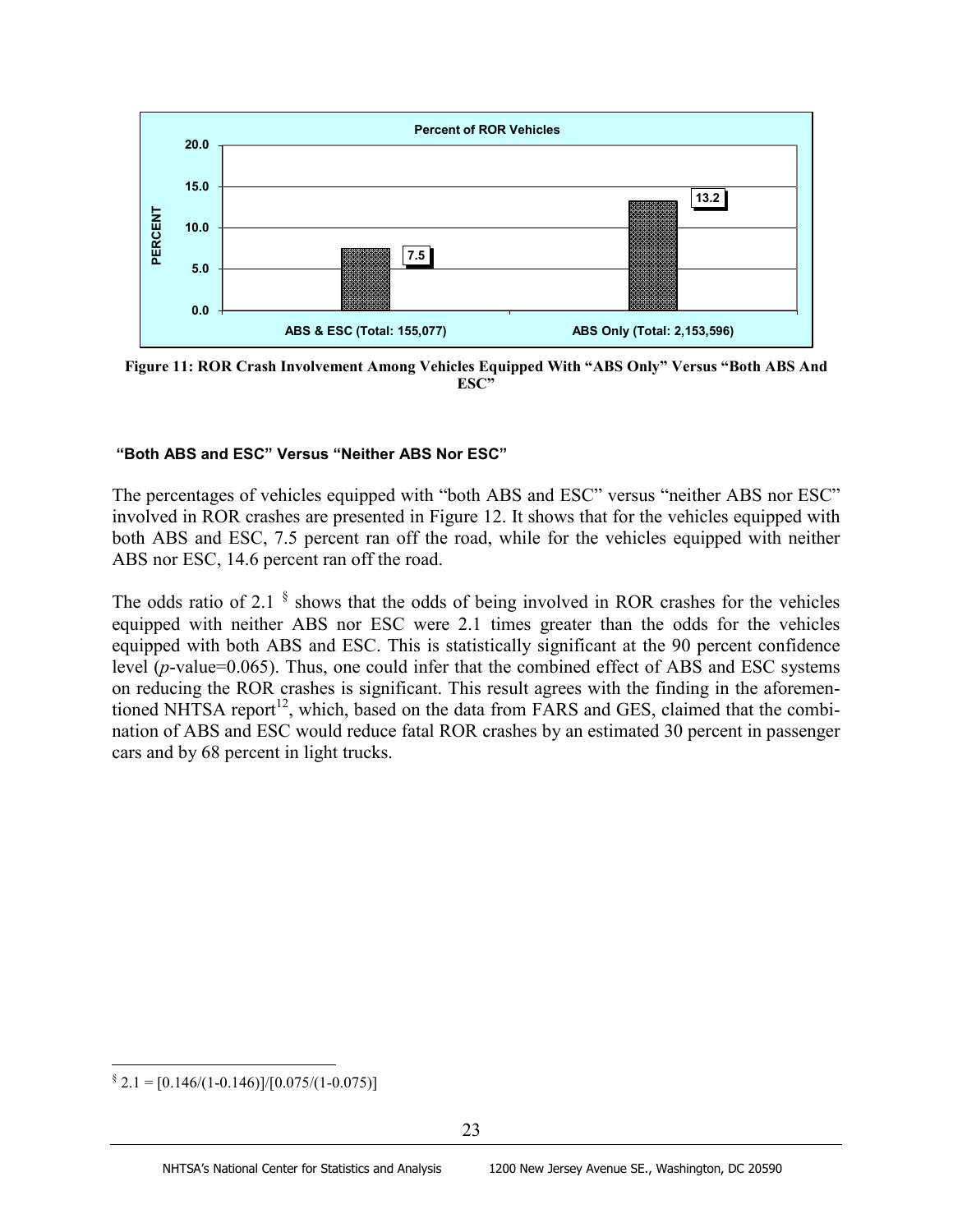

**Figure 12: ROR Crash Involvement Among Vehicles Equipped With "Both ABS and ESC" versus "Neither ABS Nor ESC"**

#### **Discussions**

One caveat of this study concerning ABS and ESC is that the ROR vehicles are from the NMVCCS data collected during a period of only 2.5 years from July 3, 2005, to December 31, 2007. However, the findings from this study are consistent with the previously published results on the evaluation of the long-term effects of ABS and ESC in passenger vehicles based on the 13 years of FARS and GES data, especially on the combined effect of ABS and ESC. It has confirmed the usefulness of the NMVCCS data in evaluating crash avoidance technologies. In fact, this study is NHTSA's very first effort in evaluating the effectiveness of crash avoidance technologies with the NMVCCS data.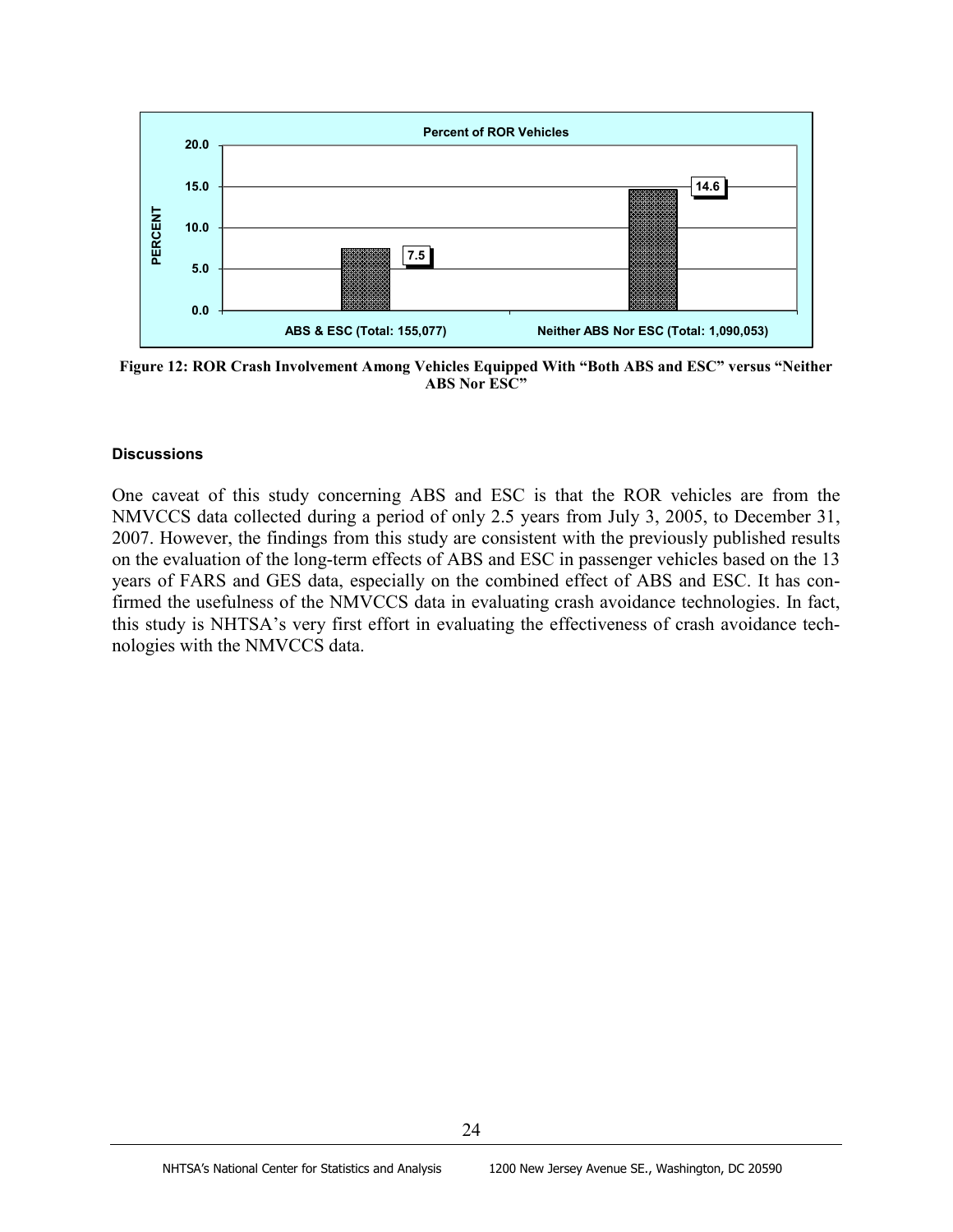# **6. Summary and Conclusions**

Run-off-road crashes account for a significant percentage of single-vehicle crashes. This study has thoroughly investigated vehicle-, weather-, roadway-, and driver-related factors in singlevehicle ROR crashes with a focus on driver's physical and mental conditions as well as driver's activities prior to the crash. This was done by using the NMVCCS data that provides on-scene information about crashes.

Among all critical reasons for passenger vehicle single-vehicle ROR crashes, more than 95 percent were driver-related. The dominant critical reasons (in descending order) were "internal distraction," "overcompensation," "poor directional control," "too fast for curve," and "sleeping/actually asleep." In comparison, for large trucks (based on the LTCCS), "sleeping/actually asleep" and "heart attack or other physical impairment" were the most frequently assigned critical reasons for the single-vehicle ROR crashes. Therefore, although ROR crash countermeasures (like improving roadways as recommended by previous studies) might work to some extent, ROR crash prevention efforts should focus more on drivers. The public should be more aware of the dangers of irresponsible driving behaviors such as distracted driving, fatigued driving, and speeding.

The logistic regression analysis shows that the most influential factors in the occurrence of single-vehicle ROR crashes are the factors "driver inattention," "driver was fatigued," and "driver was in a hurry."

As a caution, it should be noted that the terms "critical event," "critical reason," and "associated factors" used in the NMVCCS are not indicative of the cause of a crash. Although the NMVCCS collected information on many factors that may have contributed to a crash, none of them should be considered as the single ultimate cause of the crash. In addition, since the NMVCCS data is based on some sample design, all estimates are subject to sampling error.

This study has also tried to evaluate the role of ABS and ESC in reducing ROR crashes. It shows that the odds of being involved in ROR crashes for the vehicles equipped with neither ABS nor ESC were 2.1 times greater than the odds for the vehicles equipped with both ABS and ESC. The combined effect of ABS and ESC systems on reducing the ROR crashes is significant, which is consistent with NHTSA's evaluation of long-term effect of ABS and ESC in passenger vehicles based on the FARS and GES data. This last evaluation demonstrated the usefulness of the NMVCCS data in evaluating crash avoidance technologies. This study is NHTSA's first effort in evaluating the effectiveness of crash avoidance technologies based on the NMVCCS data.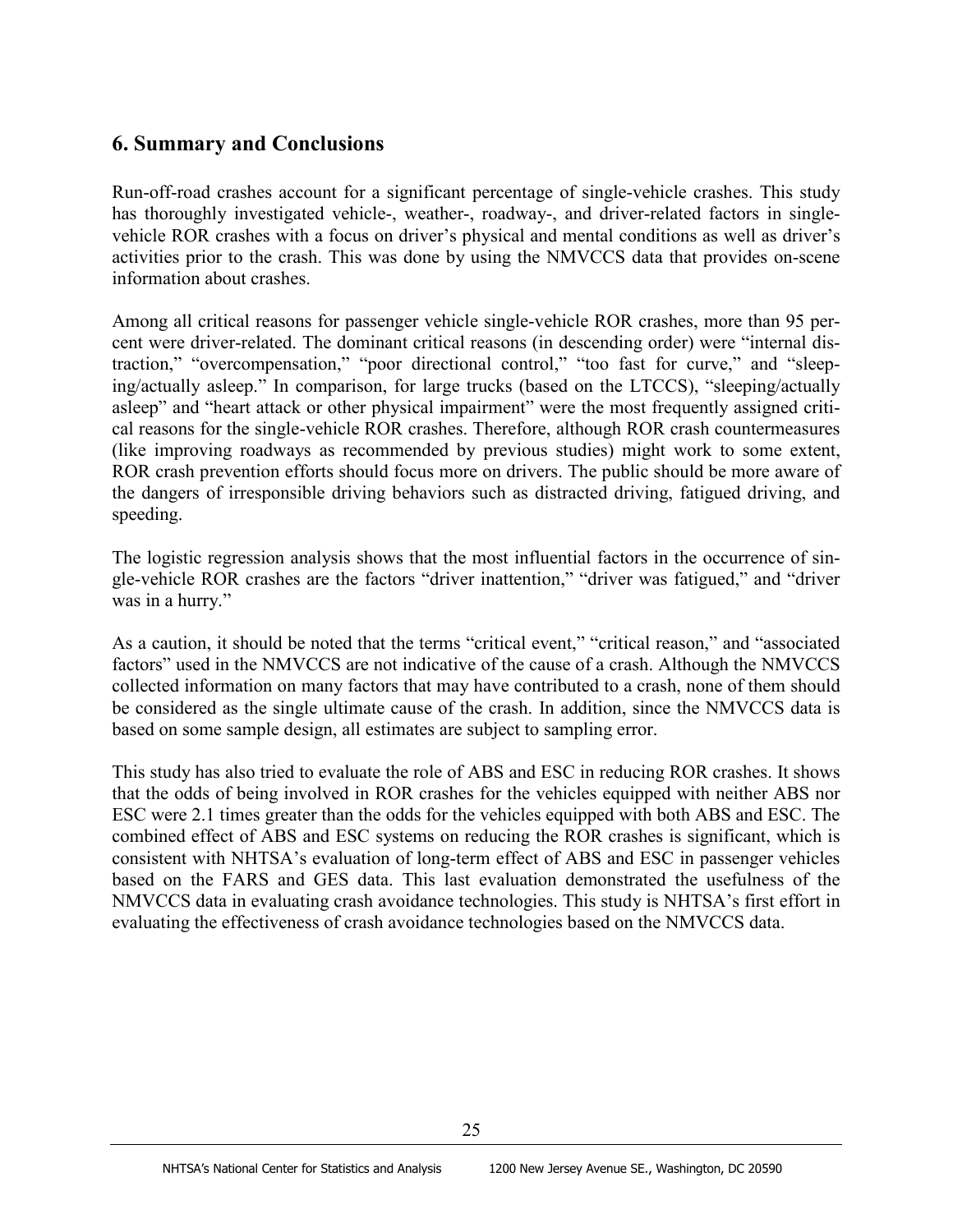## **7. References**

- [1] NHTSA. (2009). *Traffic Safety Facts 2008: A Compilation of Motor Vehicle Crash Data from the Fatality Analysis Reporting System and the General Estimates System.* DOT HS 811 170. Washington, DC: National Highway Traffic Safety Administration. Available at http://wwwnrd.nhtsa.dot.gov/pubs/811170.pdf
- [2] Spainhour, L. K., & Mishra, A. (2007). *Analysis of Fatal Run-off-the-Road Crashes Involving Overcorrection*. TRB 87th Annual Meeting, Paper No. 08-0661. Washington, DC: Transportation Research Board.
- [3] Őrnek, E.. & Drakopoulos, A. (2007, August). *Analysis of Run-Off-Road Crashes in Relation to Roadway Features and Driver Behavior*. Proceedings of the 2007 Mid-Continent Transportation Research Symposium, Ames, Iowa.
- [4] Johnston, I., Corben, B., Triggs, T., Candappa, N. & Lenné, M. (2006, June). *Reducing Serious Injury and Death from Run-off-Road Crashes in Victoria – Turning Knowledge into Action*. RACV Research Report. Victoria, Australia: Royal Automobile Club of Victoria Ltd.
- [5] Liu, C., & Subramanian, R. (2009, November). *Factors Related to Fatal Single-Vehicle Run-Off-Road Crashes.* DOT HS 811 232. Washington, DC: National Highway Traffic Safety Administration. Available at http://www-nrd.nhtsa.dot.gov/Pubs/811232.pdf
- [6] NHTSA. (2008, July). *National Motor Vehicle Crash Causation Survey – Report to Congress.* DOT HS 811 059. Washington, DC: National Highway Traffic Safety Administration. Available at http://www-nrd.nhtsa.dot.gov/Pubs/811059.PDF
- [7] FMCSA *.* (2006, March). *Report to Congress on the Large Truck Crash Causation Study.* Washington, DC: Federal Motor Carrier Safety Administration. March 2006. Available at http://www.fmcsa.dot.gov/facts-research/research-technology/report/ltccs-2006.htm#EXECSUM
- [8] Craft, R. H., & Preslopsky, B. (2009, September). *Driver Distraction and Inattention in the USA Large-Truck and National Motor Vehicle Crash Causation Studies.* First International Conference on Driver Distraction and Inattention, Gothenburg, Sweden.
- [9] Starnes, M. (2006, August). *Large-Truck Crash Causation Study – An Initial Overview.* DOT HS 810 646. Washington, DC: National Highway Traffic Safety Administration. Available at http://www-nrd.nhtsa.dot.gov/Pubs/810646.PDF
- [10] McCartt, A. T., Rohrbaugh, J. W., Hammer, M. C. & Fuller, S. Z. (2000). *Factors Associated with Falling Asleep at the Wheel Among Long-Distance Truck Drivers*, Accident Analysis and Prevention, 32, 493-504.
- [11] Hertz, E., Hilton, J. and Johnson, D.M. (1998, August). *Analysis of the Crash Experiences of Vehicles Equipped with Antilock Braking Systems: An Update*. DOT HS 808 758. Washington, DC: National Highway Traffic Safety Administration. Available at http://wwwnrd.nhtsa.dot.gov/Pubs/808758.PDF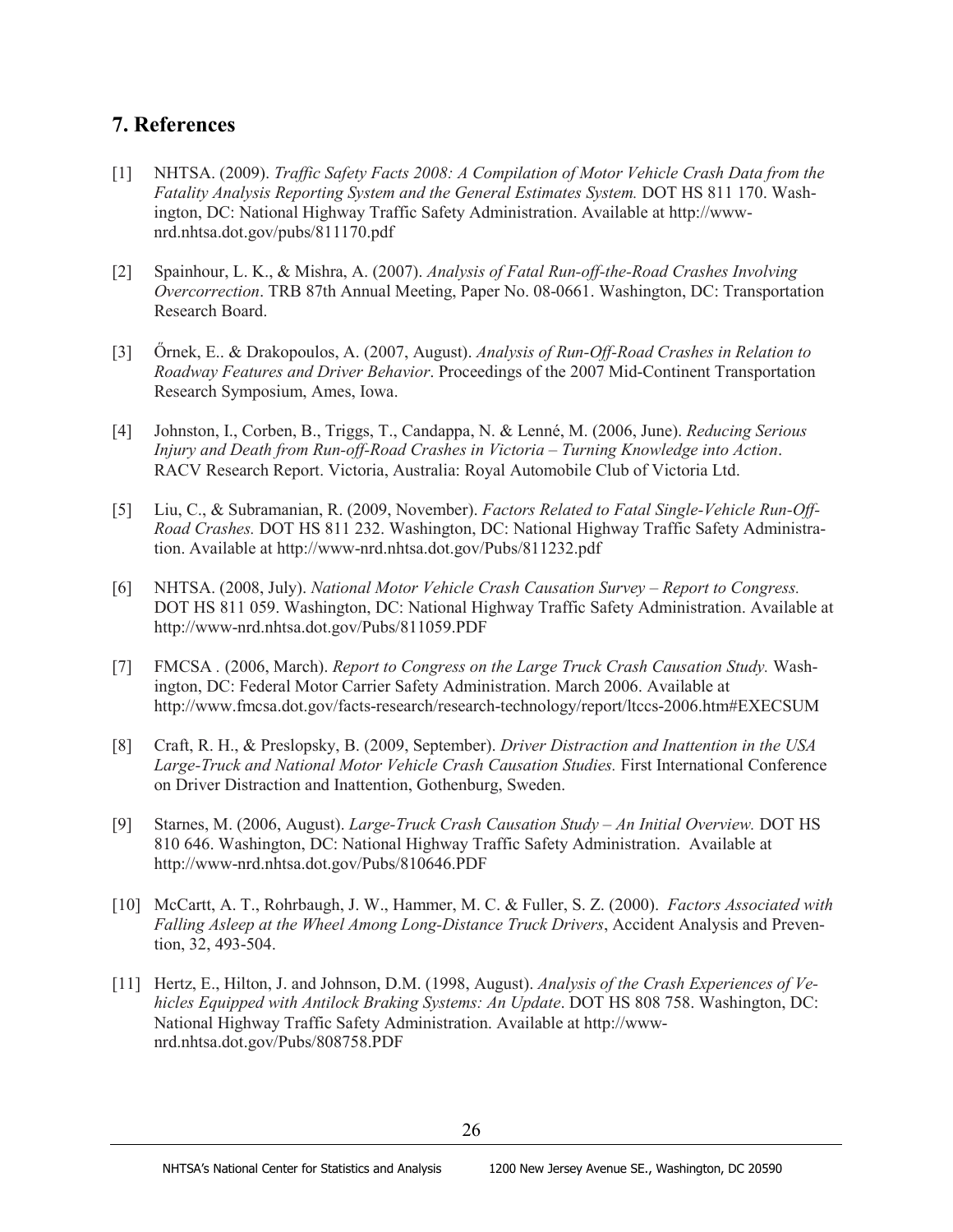[12] Kahane, C. J., & Dang, J. N. (2009, August). *The Long-Term Effect of ABS in Passenger Cars and LTVs*. DOT HS 811 182. Washington, DC: National Highway Traffic Safety Administration. Available at http://www-nrd.nhtsa.dot.gov/Pubs/811182.pdf